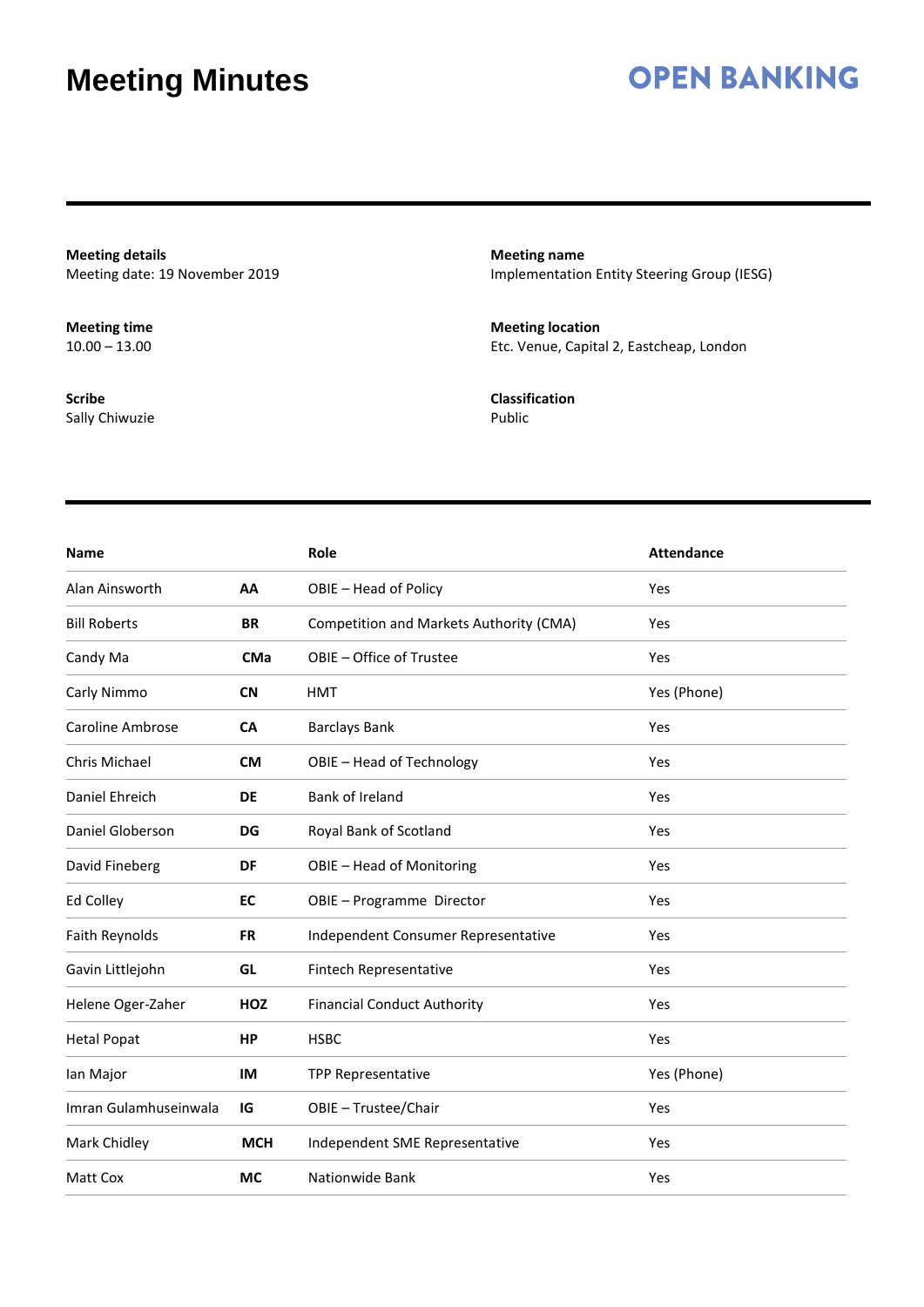## **OPEN BANKING**

| Phillip Mind        | <b>PM</b> | <b>UK Finance</b>                              | Yes                                                  |  |
|---------------------|-----------|------------------------------------------------|------------------------------------------------------|--|
| Roy Hutton          | <b>RH</b> | <b>Allied Irish Bank</b>                       | Yes (Phone)                                          |  |
| Sally Chiwuzie      | <b>SC</b> | <b>OBIE IESG Secretariat</b>                   | Yes                                                  |  |
| Stephen Smith       | SS        | Lloyds Banking Group                           | Yes                                                  |  |
| <b>Thaer Sabri</b>  | TS        | Electronic Money Association (EMA)             | Yes                                                  |  |
| Vicki Hassan        | VH        | Danske Bank                                    | Yes (Phone)                                          |  |
| <b>Apologies</b>    |           |                                                |                                                      |  |
| <b>Name</b>         |           | Role                                           | <b>Delegate</b>                                      |  |
| Paul Horlock        | <b>PH</b> | Stakeholder Engagement, Standards and Strategy | N/A                                                  |  |
| <b>Robert White</b> | <b>RW</b> | Santander                                      | Eduardo<br>Martinez<br><b>Barrios</b><br>(EMB)       |  |
| Simon McDougall     | <b>SM</b> | Information Commissioners Office (ICO)         | Vega<br>Destello<br>(JVD)<br>Jenny<br>(Phone)        |  |
| Will Curley         | WC        | <b>Tesco Bank</b>                              | Stuart Pratt (SP) (Phone)<br>Gary Sheen (GS) (Phone) |  |

#### **No. Agenda item**

#### **1.a – 1.b HOUSEKEEPING: MINUTES AND ACTION LOG**

- 1.1. **IG** welcomed IESG members in the room and on the phone.
- 1.2. **IG** introduced **DF** who has recently joined OBIE as the Head of Monitoring, replacing Ian Cox, advising that he would be an IESG member going forward. **IG** invited **DF** to say a few words. **DF** introduced himself, including background, adding that he would be catching up with IESG members individually during break and subsequent to IESG. **IG** advised that the CMA9 would get to know **DF** over bilaterals as he will be leading those sessions going forward.
- 1.3. **IG** stated that additional AOB items should be flagged now or during the break. **FR** asked to include an agenda item on the Consumer Risk Log. **GL** asked to include *'Name of the Account Holder'* to the AOB agenda; **IG** accepted and stated that any other requests should be brought forward during the break.
- 1.4. **IG** confirmed from the secretariat **SC** that that there were no requested revisions to the minutes and on that basis, **IG** approved the minutes for the IESG meeting which held on 17 October 2019.

#### *APPROVAL – IESG\_APR\_LOG\_057 - October IESG Minutes - IG approved the minutes from the October IESG.*

- 1.5. **IG** moved on to discuss the open actions, inviting IESG members to walk through from slide 24 *(Note: action updates are documented on page 4, with additional comments captured below).*
- 1.6. With regards to *#224 (Programme Update – Status Update on Open Banking),* **IG** stated that this is included in the pack to be discussed under agenda item 2.d, and on that basis, this action could be closed. **IG** added that any actions arising out of the discussion would be captured as new actions.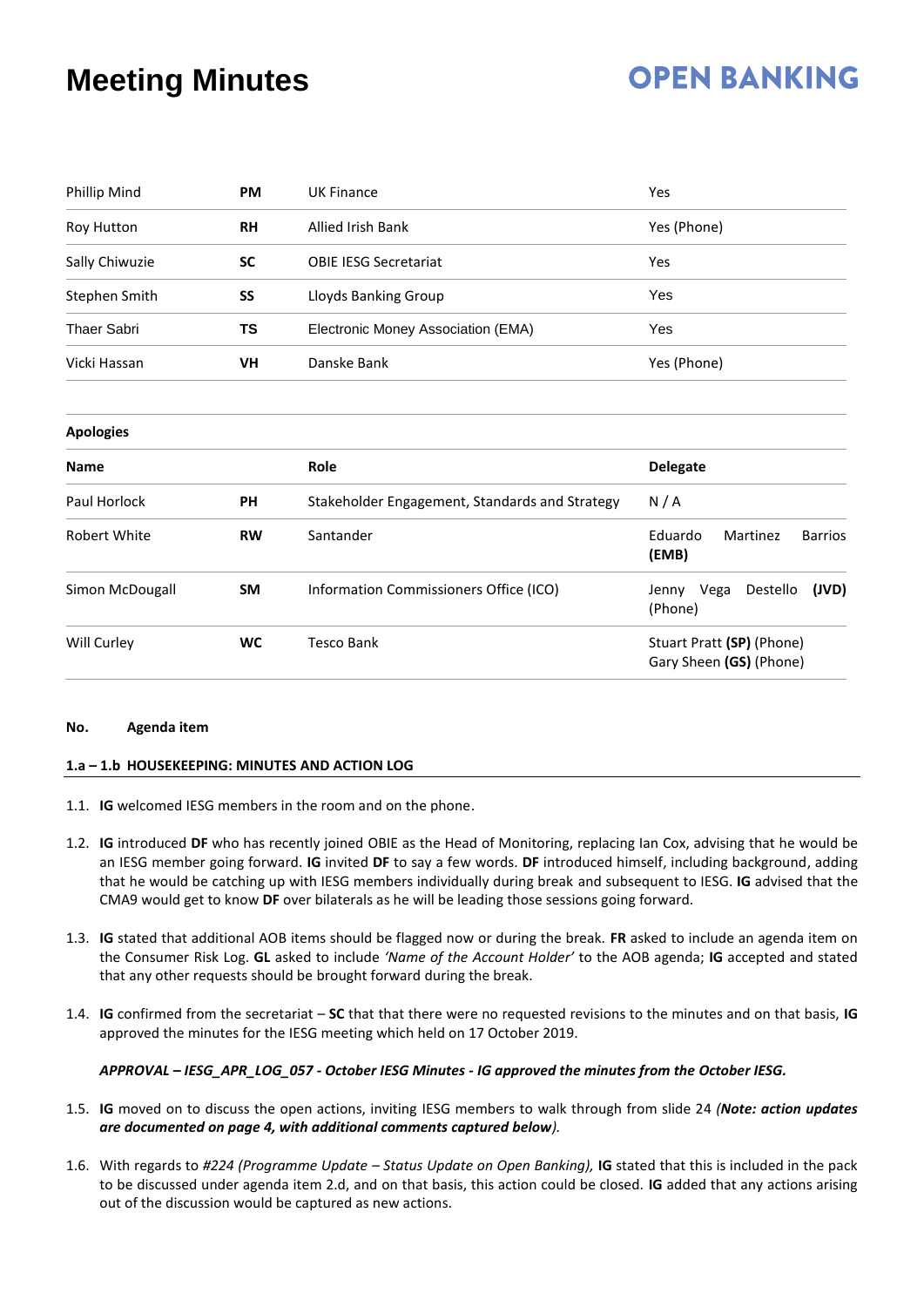## **OPEN BANKING**

- 1.7. With regards to *#227 (Programme Update - Customer Experience Guidelines – Letters)*, **IG** stated that letters were sent out to the CMA9, bilaterals have been scheduled with all before the end of 2019. On this basis, **IG** stated that upon completion of the bilaterals, further discussions could take place at IESG; action closed.
- 1.8. With regards to *#228 (Programme Update – MI)*, **IG** explained that this forms part of agenda item 2.d. **EC** explained that feedback was requested by email, some responses have been received, but not from everyone. **IG** explained that there has been some input from the CMA9 (and **GL** mentioned at the October IESG – inconsistencies in PSD2 reporting metrics for OBIE vs. FCA), and that all input collated thus far would be consolidated, with all other participants encouraged to feedback as this will be reviewed as part of the revised roadmap. With regards to the PSU numbers, **FR** stated that she had requested a session to discuss how to get accurate PSU numbers. **IG** suggested that this should be picked up during discussions around MI and if a session on PSU numbers is required, this would be considered as a next step. **IG** advised that this action should be left open.
- 1.9. With regards to *#229 (Dispute Management Systems - DMS),* **IG** stated that the Hogan Lovells report went out on 07 November 2019, with most of the CMA9 having discussed this at the bilaterals. **EC** explained that final clarifications were being finalised. **IG** advised that this action should be left open pending final clarifications.
- 1.10.With regards to *#330 (P14 - Evaluation of Efficacy of Account Comparison)*, **IG** reminded IESG members that this action has to do with stakeholder representations. **IG** asked **AA** if majority of stakeholder representations have been received, to which **AA** stated that four representations have been thus far received and there appears to be a level of consistency to these representations and so an update at the next IESG of 17 December 2019 is plausible. **IG** stated that this would be touched upon adjacently as part of **GL**'s agenda item 2.e. **AA** added that the deadline for representations was 25 October 2019; however, late submissions would be accepted. **IG** encouraged IESG members to make representations.

1.11.As there were no further comments, **IG** moved the agenda on.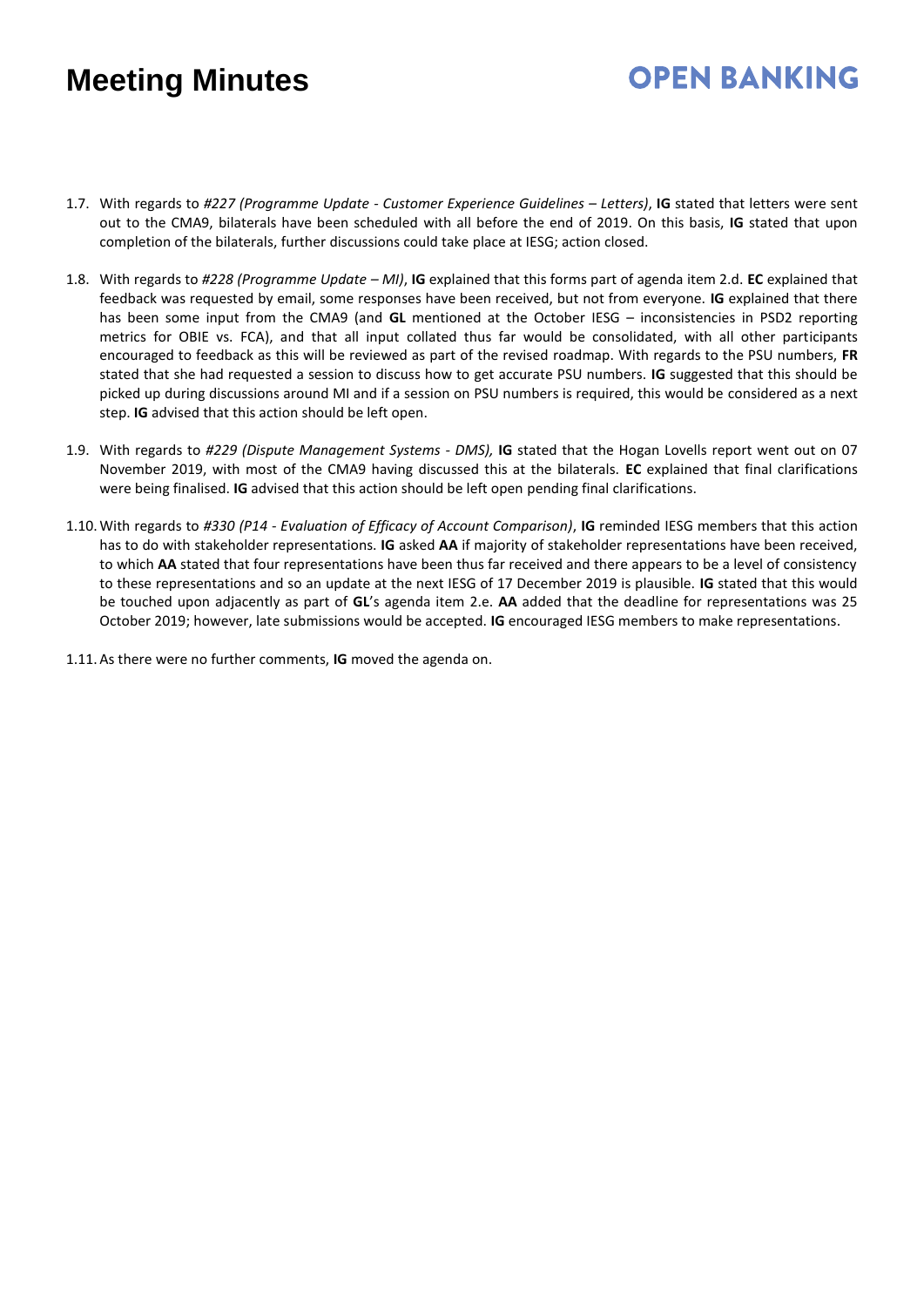## **OPEN BANKING**

#### **ACTIONS**

| <b>Action Number</b> | <b>Date</b><br><b>Raised</b> | Owner | <b>Description</b>                                                                                                                                                                                                                                                                                                                                                                                                                       | <b>Notes</b>                                                                                                                                                                                                                                                                             | <b>Target Date</b>       | <b>Status</b> | <b>Date Closed</b> |
|----------------------|------------------------------|-------|------------------------------------------------------------------------------------------------------------------------------------------------------------------------------------------------------------------------------------------------------------------------------------------------------------------------------------------------------------------------------------------------------------------------------------------|------------------------------------------------------------------------------------------------------------------------------------------------------------------------------------------------------------------------------------------------------------------------------------------|--------------------------|---------------|--------------------|
| IESG_2019_301_224    | 05/09/2019                   | IG    | Programme Update - IG to give a post<br>implementation update on the status of<br>Open Banking.                                                                                                                                                                                                                                                                                                                                          | Update 19/11 - This action was closed at IESG on 19/11<br>Update 11/11 - This will be covered as part of agenda item<br>2.d in the November IESG pack. Propose to close.<br>Update $09/10 - 16$ to review summary implementation<br>update with the CMA. Carry forward to November IESG. | 19/11/2019<br>17/10/2019 | Closed        | 19/11/2019         |
| IESG_2019_301_227    | 17/10/2019                   | AA    | Programme Update - Customer Experience<br>Guidelines - Letters - The CEG letters will be<br>sent out to the CMA9 within a week, the<br>content of the letter will include details of<br>what is being scheduled for publication to<br>the wider market.                                                                                                                                                                                  | Update 19/11 - This action was closed at IESG on 19/11.<br>Update 31/10 - Letters sent out to the CMA9 on 25/10;<br>summary statement was published on the OBIE website on<br>31/10. Propose to close.<br>Update 22/10 - This is being reviewed internally.                              | 08/11/2019               | Closed        | 19/11/2019         |
| IESG_2019_301_228    | 17/10/2019                   | EC    | Programme Update - MI - Improving the MI<br>process and information quality, including<br>eliminating synthetic authentication requests<br>whilst providing TPPs and TSPs with critical<br>real time information on aspects such as<br>availability, performance and quality to be<br>presented as an agenda item at the next IESG<br>(19 November 2019) with all suggestions<br>from IESG members to be sent through to EC<br>by 01/11. | Update 07/11 - This will be incorporated as part of the<br>revised roadmap proposal and consulted upon.<br>Update 18/10 - Memo re this action was sent to IESG<br>members via the Secretariat with responses requested by<br>01/11                                                       | 17/12/2019               | Open          |                    |
| IESG_2019_301_229    | 17/11/2019                   | EC    | <b>Dispute Management Systems (DMS) -</b><br>Hogan Lovells report to be distributed to<br>IESG members by EC following OBIE internal<br>governance reviews.                                                                                                                                                                                                                                                                              | Update 19/11 - At the November IESG, IG advised that this<br>action should be left open until all clarifications are<br>concluded at the bilaterals and other conversations.<br>Update 07/11 - Report distributed to IESG members by                                                     | 17/12/2019               | Open          |                    |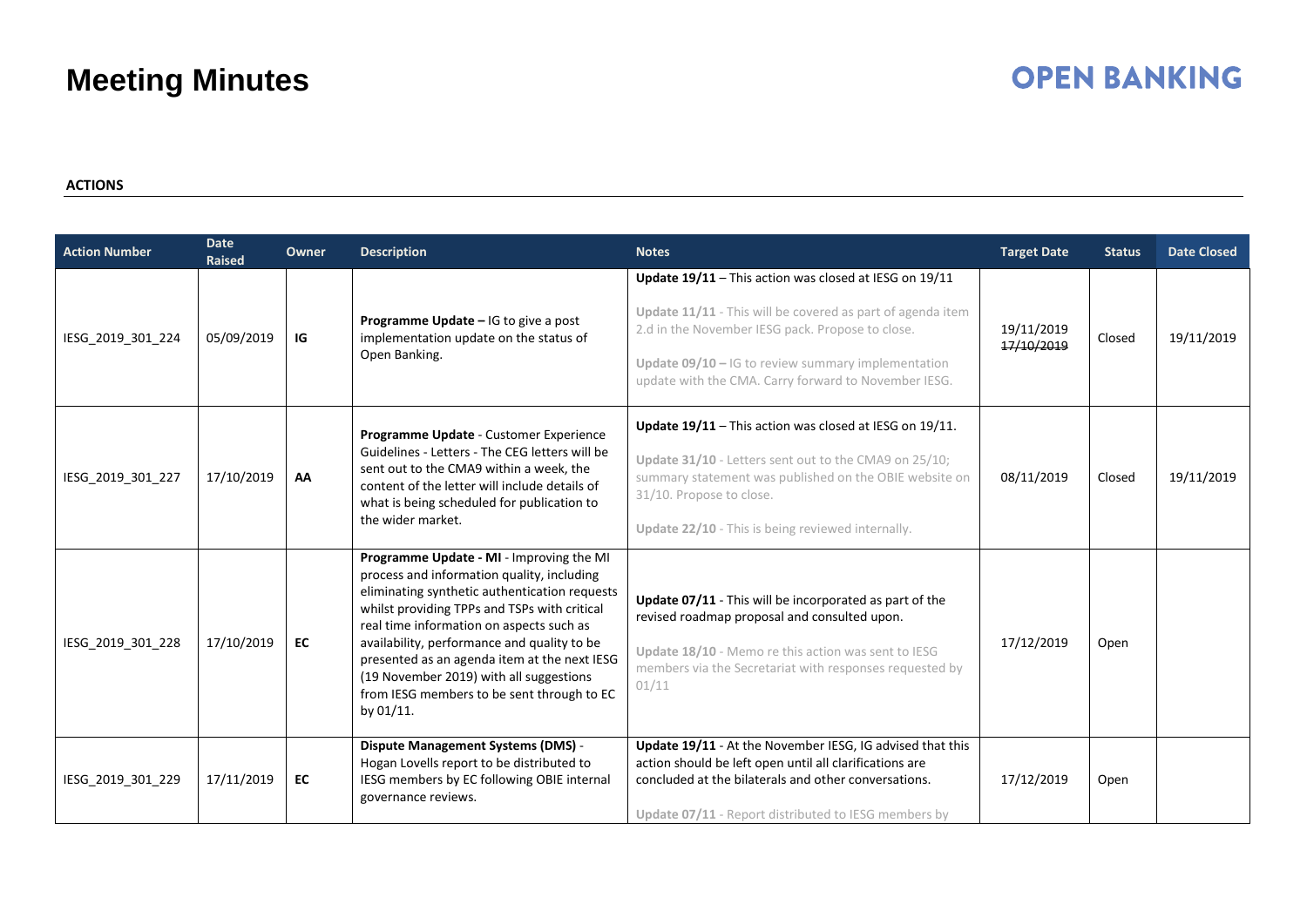## **OPEN BANKING**

|                   |  |                                                                                                                                                                                                                                            | email on 07/11. Propose to close.                                                                                                                                                                                                                                                                                                                                                                                                                                                           |            |      |  |
|-------------------|--|--------------------------------------------------------------------------------------------------------------------------------------------------------------------------------------------------------------------------------------------|---------------------------------------------------------------------------------------------------------------------------------------------------------------------------------------------------------------------------------------------------------------------------------------------------------------------------------------------------------------------------------------------------------------------------------------------------------------------------------------------|------------|------|--|
| IESG_2019_301_330 |  | <b>P14 Evaluation of Efficacy of Account</b><br><b>Comparison</b> - As discussed at IESG on 17<br>October 2019, IESG members to provide<br>stakeholder representations to the Trustee,<br>copying in Alan Ainsworth by 25 October<br>2019. | <b>Update 19/11</b> – At the November IESG, AA stated that four<br>representations have been thus far received and there<br>appears to be a level of consistency to these<br>representations, there would be an update at the next<br>IESG of 17 December 2019. Although the deadline for<br>representations was 25 October 2019, late submissions<br>would be accepted.<br>Update 11/11 - Review of the stakeholder representations<br>is in progress. Carry forward to the December IESG. | 17/12/2019 | Open |  |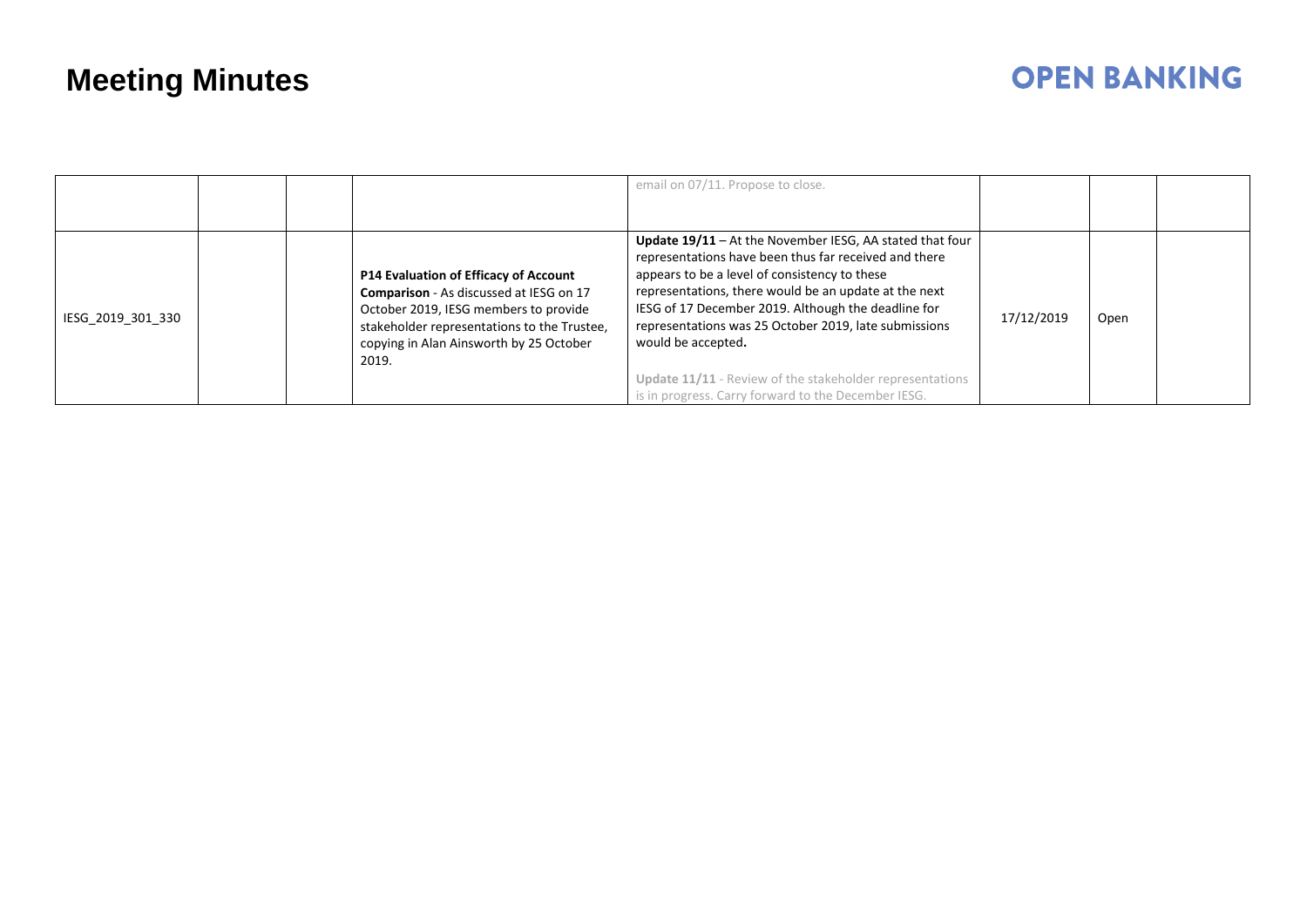## **OPEN BANKING**

#### **1.c PROGRAMME UPDATE**

- *1.c.i OBIE STATUS REPORT*
- 1.12. **IG** introduced the programme update section inviting an update from **EC**. **EC** started by stating that progress has been made in preparing an agenda item for the standards coming in the December IESG.
- 1.13. In terms of DMS, **EC** stated that it is concluding with OBIE actively seeking and talking to industry to participate in the new solution, especially those that were on v1.5.
- 1.14. In terms of the NESTA Open Up Challenge 2020, **EC** advised that finalists have been announced and this will be launched on 20 November 2019.
- 1.15. **EC** went on to explain that CRM/COP timelines are the only concern at the moment, as it is clear from looking at the journeys that PISP as a channel was never considered and therefore, the work does not conclude until the end of 2020. **EC** added that the protocols with PISP need to be addressed, otherwise the PISP volumes are likely to remain low for some time. **EC** stated that this forms part of the consultation process.
- 1.16. **EC** added that another aspect is concentrating on completing functional conformance across the CMA9; this is required to ensure that the TPPs see fewer issues as they start connecting. In terms of the MI, **EC** stated that there are still open tickets and would like to start pushing the ecosystem to v3 because this is the PSD2 compliant version with all the functionalities required by the CMA Order pending the latest consultation. **EC** added that consolidation of this will allow the team to concentrate on fixes, performance and availability. **IG** expressed concern at the CRM/CoP implications for PISP, especially the fact that they have not been factored in; also because there are dependencies on both PAY.UK and the Learning Standards Board (LSB). **IG'**s view was that everything needs to be done to demonstrate what good customer journeys look like, with the idea being to take that to other entities, asking them to embed into their approach. **IG** drew a line under the topic, asking further feedback to be addressed to **EC** or directly to the Trustee.
- 1.17. **FR** explained that as part of the customer requisite level of care required by CRM, effective and meaningful warnings need to be adhered to. **FR** added that the risk based warnings in the PISP journeys would fall under the review given that the firms involved in the code are currently undertaking a thematic review to understand how they have implemented the required customer requisite level of care. **FR** explained that the warnings are not the sole purpose of the thematic review, but are a part of whether customers are being effectively communicated with – blanket warnings may not be considered effective, and therefore, would be fair if the customer ignores this. This review provided an opportunity for OBIE to work with LSB on the warnings in the current journeys **EC** understood, explaining that this is still associated with the existing online channels and not the PISP channels.
- 1.18. With regards to functional conformance where it appears that the non CMA9 banks have done reasonably well and the CMA9 have struggled, **DG** stated that the teams are still in conversations with the OBIE team who have admitted to issues with the testing tools with updates expected. **DG** wanted to know how it is possible that some banks passed all of them when there are bugs in the tool. **CM** stated that these could not be described as bugs – the testing tool enables several thousand different tests comprehensively; the reason why this is important is because everyone has to build to a consistent standard which is a challenge for the industry. **CM** explained that there are conditional tests in there – for example, if an international payment is provided, one test might be based on the interpretation of the standard where perceptions vary. **CM** stated that updates are being made to ensure that the requirement to be more specific in the standards is met.
- 1.19. **GL** asked for clarifications on whether the test tool tests performance, availability of data fields or security profile. **CM** explained that there are two testing suites – the security testing suite (which has now been handed over to Open ID Foundation) that tests the security profile – this test is strict and a pre-requisite that if an API has not passed the security tech sweep tools, it is unlikely to get through the functional tool test. **CM** stated that the second element is the functional test suite which has a series of tests for AIS, PIS and now CPBII. **CM** explained further that these test the request and response of each of the API endpoints to ensure that they are compliant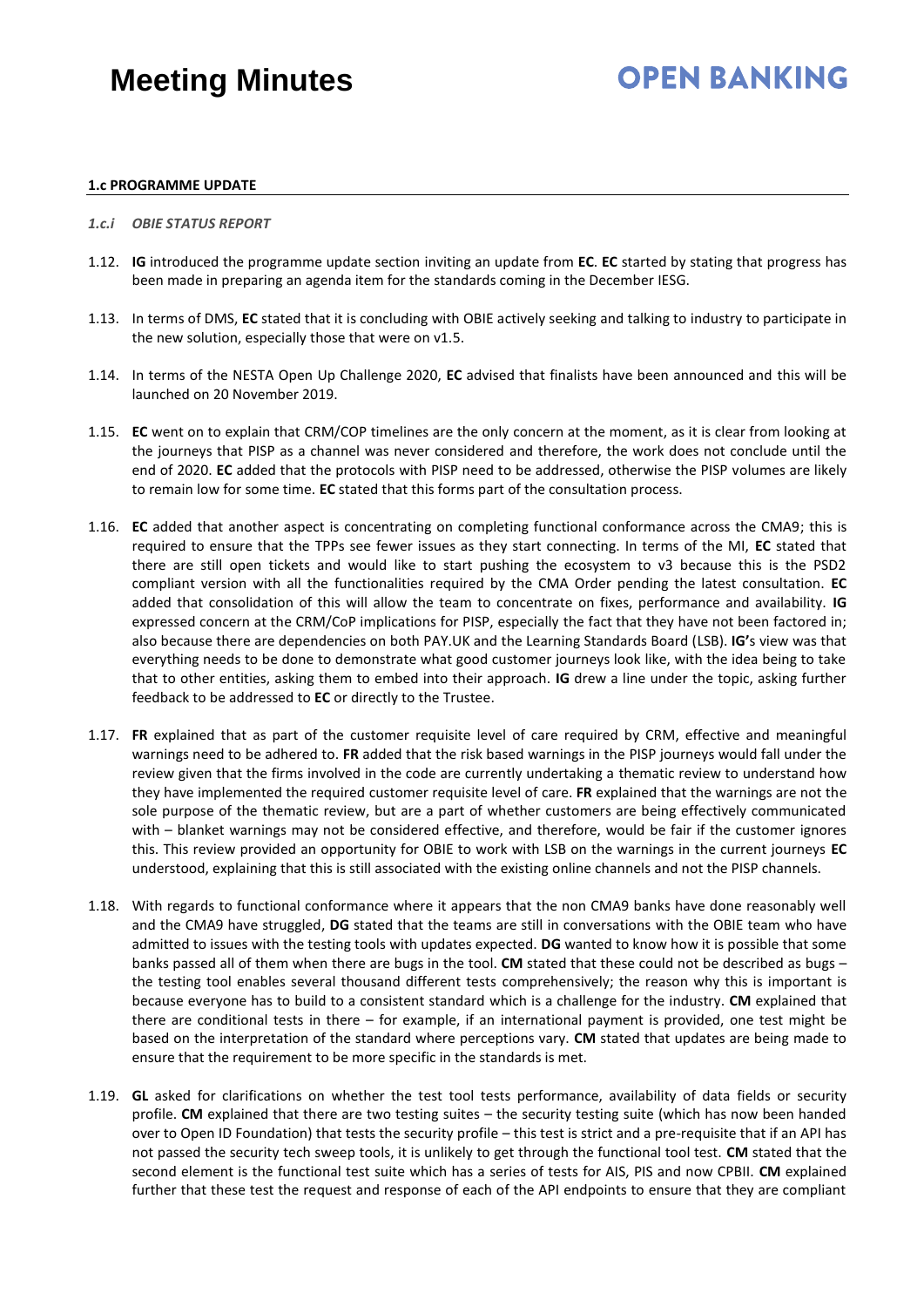## **OPEN BANKING**

to the standard, it assimilates sample data and responds back, stating whether each of the mandatory responses is in the correct format. **GL** asked if *'Name of account holder'* would be discoverable using this test suite. **CM** agreed that it is discoverable, the team is working on exposing which fields have been tested, **CM** added that each of the fields are conditioned, therefore the onus is on the tester to state the fields that are being tested. With regards to *'Name of the account holder',* **CM** explained that there are three different places were this can be surfaced because there are different interpretations to what is meant by the account holder. Is it:

1.19.1.The addressable name that can be seen when the bank account is logged into?

1.19.2.The full legal name?

#### 1.19.3.The legal name as an array?

**CM** added that the regulation is not clear on what is required. All of these are supported by the standards and so the tester has to be specific.

- 1.20. **GL** explained that there will come a time where rather than OBIE coming to the TPP community to ask for input on what is seen as the consumers of the data, that OBIE using this test tool will be able to say what is going on  $$ this would be transparent and public so that available payloads can be seen as opposed to trying to collate from across the market to feed back. **CM** agreed that this was being worked on at the moment and for anyone who uses the test, the discovery file will expose exactly which fields have been tested and therefore what is supposed to be there and proven to be there. **EC** stated this will be available to the discovery end point which is programmatically available to the TPPs as well. **EC** added that the intention is the functional tool confirms the payload and in addition, the way the service desk tools work will be looked into, including how he FAQ's interact with these tools so that specific bank questions can be answered in a non-programmatic way. **GL** asked about timeframes. **CM** stated that it was imminent, but not certain as the team is working on how to expose this in a friendlier manner – before Christmas the tool will be updated to cater for that.
- 1.21. **IG** proposed that an action should be recorded for an update on this for the next IESG. This should be a one-page memo outlining the progress on this.
- 1.22. **EC** had a couple of comments on 'Account Holder Name' while there are a couple of the CMA9 who have to implement account holder name, the CMA9 have provided account holder name and it has been validated by TPPs. **EC** explained that the actual standards enable the account holder name to be returned in multiple places and only one of those enables some of the use cases – it works well with some use cases and TPPs are happy, but not for others. **EC** added that this does not mean that the CMA9 have not provided account holder name, for those that have not provided account holder name, this is imminent. **IG** asked if it is possible say which of the two broad versions is the most useful – addressable account holder name or legal entity.
- 1.23. **CM** stated that the most useful place is the party's end point because that allows for the full addressable user name(s) which can meet a wide number of use cases. **CM** stated that the challenge is that many CMA9 and non CMA9 allow for twenty five characters which can be limiting for people with a long surname, joint account holders or company names. **CM** added that it would have been useful if what was required in this regard was clarified in the regulation.
- 1.24. **GL** stated that he has taken this to some of the most capable technology leaders in the TPP community, many of whom sit on the Technical Design Authority (TDA) and they are stating that of the sixteen brands, two-thirds are providing the name of account holder. **GL** stated that he was unsure of the permutations for this analysis.
- 1.25. **IG** asked for comments from the CMA9. **CA** commented that it would be good to have transparency as there has been some confusion around which end point is needed for the Barclays brand. **CA** stated that if this was on the transparency calendar or if it is possible to see a summary of what people are seeing, then the fact base can be worked through. **GL** explained that in the case of Barclays, the TPPs are saying that there is no evidence of name of account holder and if Barclays are claiming to have delivered this and there is a conformance tool, then the view needs to be more transparent using the conformance suite.
- 1.26. **IG** stated that on this topic, the regulation points the team in the right direction and perhaps there is some communication that needs to be figured out, but added that this is not the right forum to figure that out.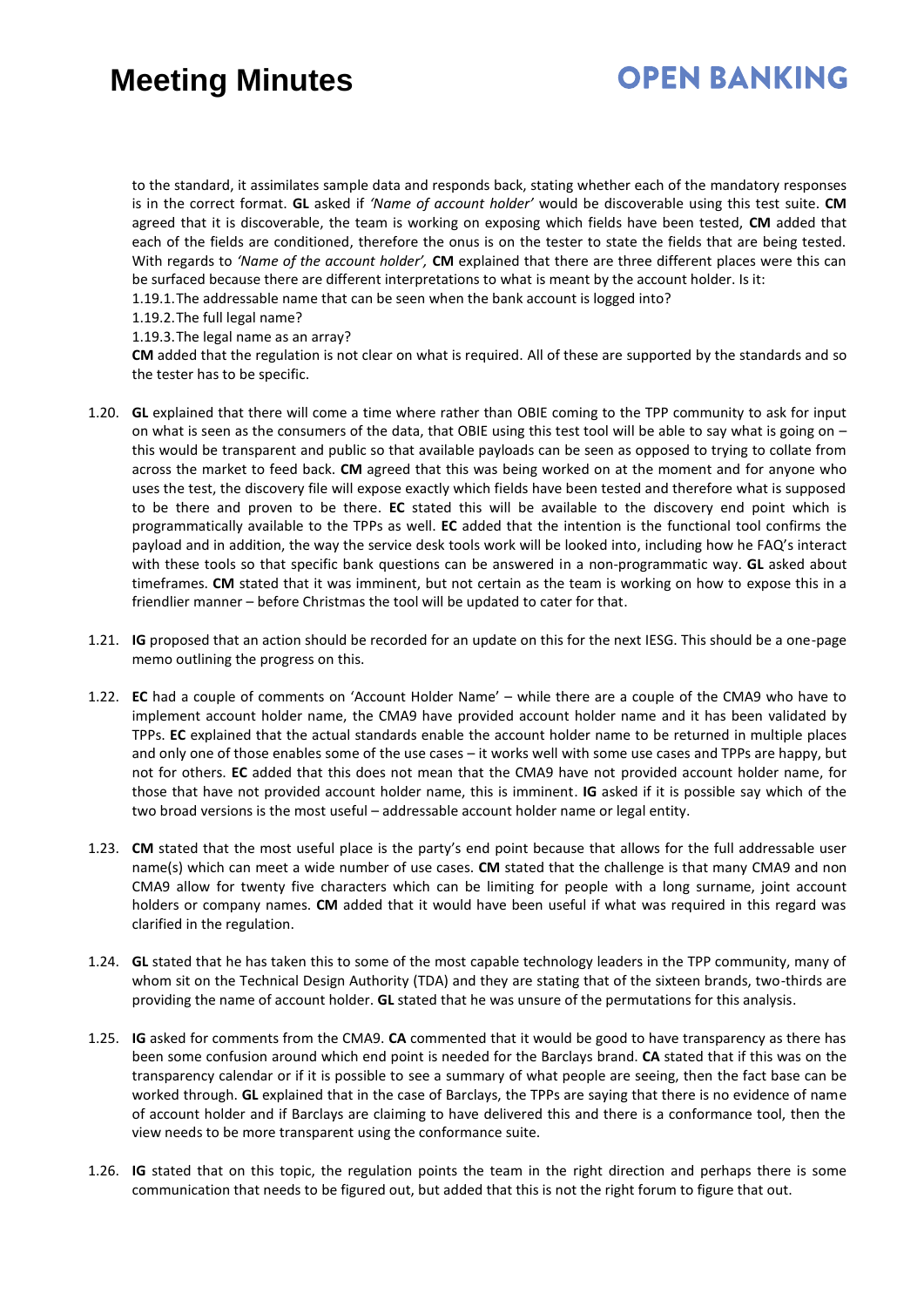## **OPEN BANKING**

- 1.27. **HP** stated that the short form of name of account holder for release 3 in March 2019 and the feedback from main TPP using it (Credit Kudos) has been incredibly positive, with their view being that it does not really matter whether the short or long name is being used for personal customers because the key is the surname has to be consistent. For businesses, **HP** stated that the long name has to be used as company names can be quite long. On this basis, **HP** agreed that the direction of travel is right and agreed with **CA**, stating that often things are delivered but there are integration issues, etc. and the feedback would be valuable for addressing those points.
- 1.28. **IG** referred to **EC** this seems like something that ought to have been picked up by the service desk, the testing team or the transparency calendar. **EC** stated that the update in the transparency calendar by the CMA9 has been historically problematic, especially when change has been delivered or slightly delayed; it is not a real time live transparency calendar as it tends to be updated reasonably infrequently and in that context, the process through testing validates post implementation with one or more TPPs. **EC** added that there is a timing point because when evidence was collected from an OBIE point of view vs. an FDATA point of view, there was disparity in when the view was received. **EC** stated that when conversations were held with the main TPPs creating the volumes, they consistently argued that the party's end point and the detail is what is needed, however, this is not consistent with regulation.
- 1.29. **IG** stated that the best way forward is a report on a provider / brand basis explaining where the account holder name is being provided and to what daily quality and consistency. **IG** stated that this should also be allowed to be shared with each of the providers for them to assess and provide input and also to be clear on which TPPs the OBIE has used to get the information from and share with **GL**. **IG** stated that a view would then be taken as to whether this can be shared at the next IESG on 17 December 2019. **CM** suggested that a table of brands have got which data will be provided, transaction ID should be included as this is a concern and many of the CMA9 are beginning to deliver this in one form or the other. **EC** stated that this should be separated because of timescales.

#### *ACTION – IESG\_2019\_301\_331 - Programme Update - Name of Account Holder - EC to prepare a one-page update on the status of account holder name by provider. This will be an update at the December IESG. Due Date – 17 December 2019*

- 1.30. In terms of the analysis, **FR** stated that it would be helpful to understand the use cases and what the impact is on the consumer and SME. **IG** agreed that this is a good point, however, the first analysis should be simple and should TPPs be happy for their input to be publically available, then this can be taken further as to what this is being used for and whether it is fit for purpose. **MCH** stated that the context is important because whilst HSBC is doing it one way - the short version, while for SME consumers, the long version seems to be necessary. **MCH** reiterated the importance of seeing how this plays out for end users because this is not just about getting to a point where the CMA9 do something, but it is getting to a point where they do something which can be consumed effectively by TPPs in first stage adoption which creates propositions that can be adopted by end users. **MCH** stated that this needs to be looked at from an individual consumer point of view as well from an SME point of view.
- 1.31. **IG** stated that the aim would be to clarify the ambiguity first; therefore, this will be an agenda item at the December IESG and at that point, a view can be taken on whether this is fit for purpose, whether the PSD2 regulation enables the requirements being sought by the Order.
- 1.32. **IG** drew a line under this topic and removed from AOB, stating that the discussion was valuable with a clear actionable take-away; **IG** moved the agenda along.
- 1.33. **EC** stated that the key point to note on slide 27 is that the Red RAG status blocks are down to BOI (App to App) and Santander (Cater Allen had implementation issues) not meeting the deadline set in the revised Directions issued by CMA and discussions are in progress about that delivery. **EC** stated that everything else is tracking to plan, albeit there being pending details from some firms regarding implementation of 3.1.2.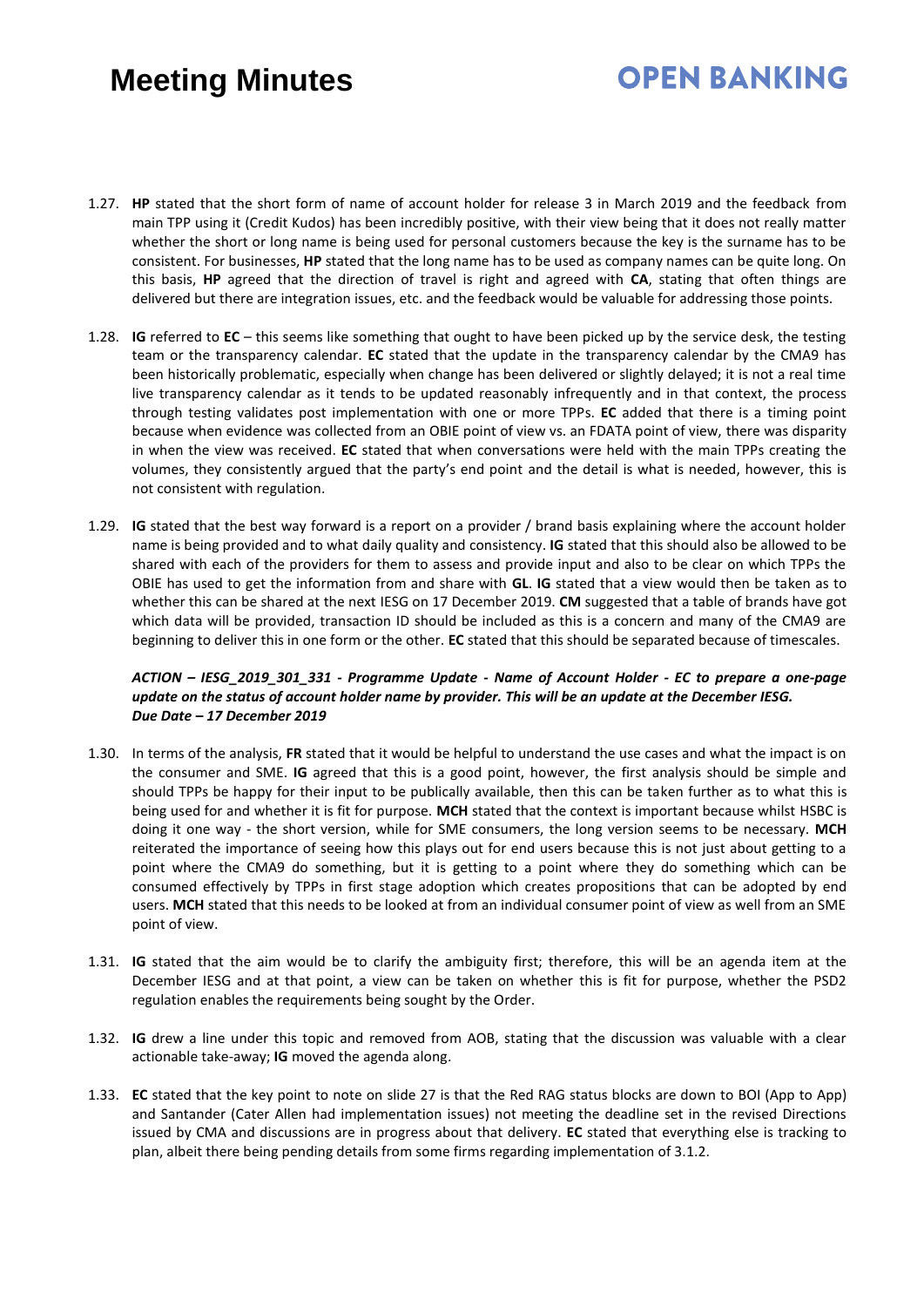1.34. **IG** moved the agenda on to discussions about the MI stating that this is not the full suite as there were issues with collation. For the KIPs, **IG** explained that there is not much improvement; availability and success rates are down this month in comparison to last month; JIRA tickets are up which means that either there is a lot of work going on to sort out performance or performance is going backwards. With regards to demand, **IG** stated that this is increasing; API volumes indicate that real customers and volumes going through this, therefore performance has to improve. **IG** added that this has been a major topic on in the status report (agenda item 2.d) and has been in discussions with the CMA.

**OPEN BANKING** 

#### 1.35. **EC** flagged two issues / notes:

1.35.1. In terms of the performance numbers, this has been excluded because one of the CMA9 could not provide all the data; the part data would have impacted the measure of the core response time. **EC** assured IESG members that as soon as the data is made available, it will be distributed amongst IESG members as usual. In terms of the detail, **EC** advised that the response times are included on slide 34.

1.35.2. With regards to version 3 data, there was an intention to share the data, however, the CMA9 were all upgrading their MI to 3.1.2 which has caused a delay in the quality; this will also be circulated as soon as it is available.

- 1.36. **IG** asked if the upgrade to 3.1.2 is a one off issue. **EC** agreed and explained that one of the 9 was fairly close, another has resubmitted and others are promising to correct the deficiencies in their reporting – it is a timing issue with the brand new MI and not a systemic problem. **IG** concluded – in the challenge process, **EC** took the view that the numbers are incorrect, the CMA9 individual providers concurred with that and this is now going through an iteration, which should be corrected by December. **EC** agreed, adding that this is also reliant on the CMA9 providing the data within the SLA's as this has always been a pressure point.
- 1.37. **IG** encouraged all the CMA9 to do their utmost to ensure that they get good quality, timely data to the OBIE to ensure that the last IESG of the year captures a decent snapshot of where we are. **IG** added that there are many consumers of that information, including the CMA.
- 1.38. **BR** commented that the numbers indicate an increase in volume and wanted to understand the connection between this increase, the decline in performance and the upgrades. **IG** invited the CMA9 to respond. From an HSBC point of view, **HP** stated that release 3.1.1 was a big release that changed a lot in the back end and in the figures it shows that open tickets have gone up significantly as a lot of resource were put in to ensure that it delivered on time. **HP** added that they are working on resolving this and getting back on track and that every firm will have a unique, varying story regarding their status. **HP** noted that stretching change requirements can have an adverse impact on stability and performance of the live channel, this is something to be mindful of.

#### 1.39. **GL** asked:

1.39.1. Is there a technical difference between compliance with the CMA order in performance and PSD2 requirements?

1.39.2. Can there be two different figures and still be complaint?

**IG** responded by stating that OBIE have tried to align fully with PSD2, particularly on elements related to KPI's, there is no fundamental requirement that would mean that the CMA Order's target level of performance is the same as the FCA's target level of performance.

1.39.3. Is the CMA level higher or lower than the FCA performance?

**BR** stated that there is nothing specifically in the Order about levels of performance, however, the position taken by the CMA is that the benchmark is performance of other platforms that the banks have.

- 1.40. **GL** asked if it is possible to go ahead and buy an analytics tool that measures the quality of the APIs as has been done for the security profile and the functional test suite that simply gives a redirect of the answer without constantly asking everyone to provide the answers to the questions. **GL** stated that this data will be extracted from the ASPSPs.
- 1.41. **GL** stated that some of the TPPs or the relatively modest size of user numbers are currently topping out and cannot get a daily refresh and members of the FDATA community in other markets have got 250 million + API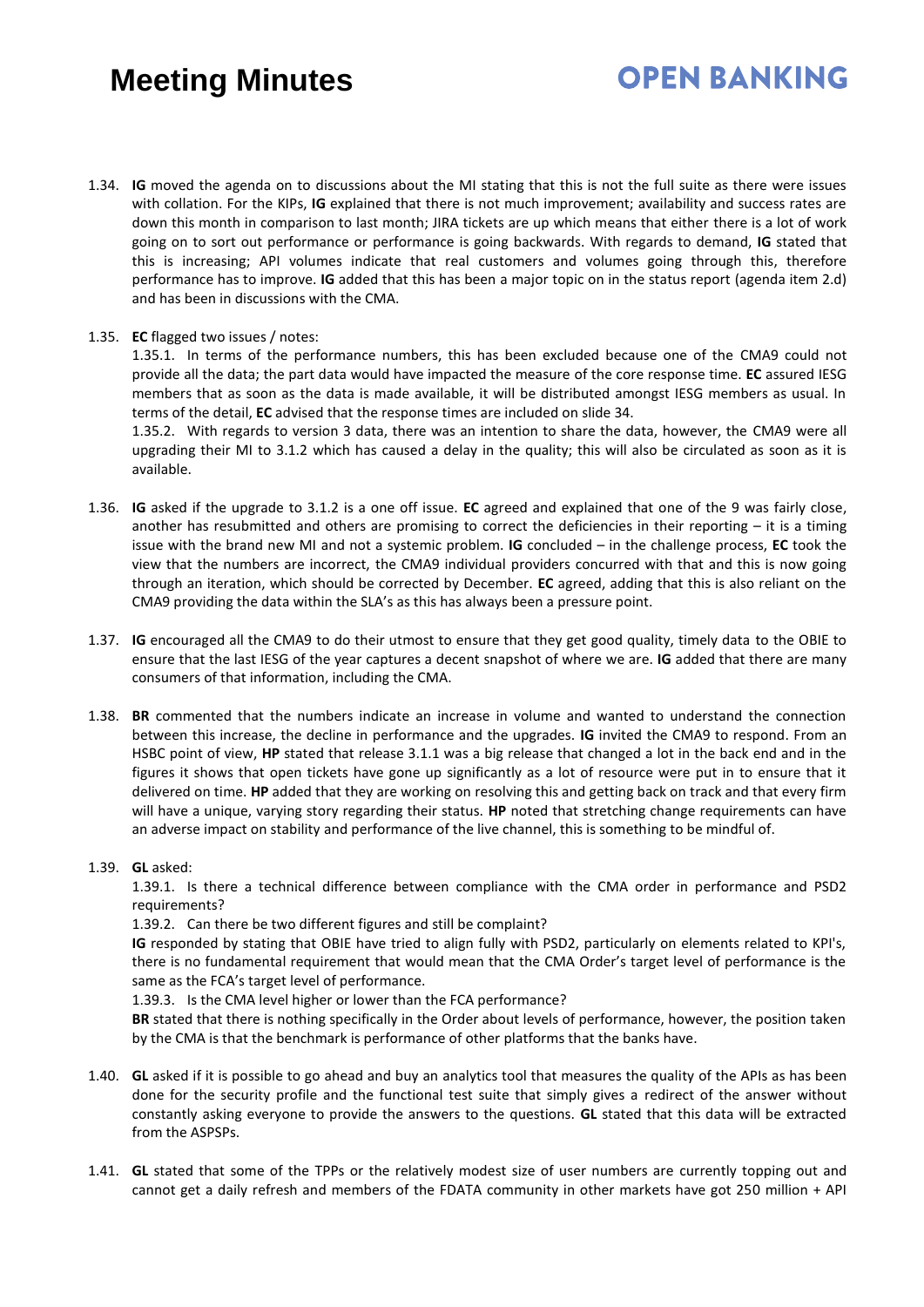## **OPEN BANKING**

calls per month, yet in the OBIE ecosystem, there are 180 million between all the banks and TPPs; therefore this is in its infancy. **GL** explained that if the pipe is not adequately architected to let through reasonably modest volumes in a daily refresh, it calls into question the quality of the architecture and design as this is coming up to two years post go-live. **IG** stated that this is a good point, adding that there has been similar representation from a material TPP.

- 1.42. **IG** invited a comment from **HOZ** who confirmed the FCA position with regards to FCA requirements under PSD2 the requirements are in comparison with the performance of the customer interface and this cannot be determined just by looking at availability and performance data of the API, the FCA would need to know what has happened on the customer interface side. **GL** stated that the information is still missing.
- 1.43. **IG** stated the concept of parity is strong in principle, however, a standard customer interface does not face off to hundreds of thousands of customers for software accounting package either, response times may mean a different thing from response times for an API, therefore it is a helpful principle but under the CMA Order, OBIE can codify some of these principles, but have to stay as aligned as possible with the FCA but still paying attention to the OBIE objectives.
- 1.44. **CA** referred to **GL**'s points regarding pipe size, stating that each of the nine will architect for the size and scale, but also ensure that the right capacity exists in the right places. **CA** stated that one of the complexities is to guess what that capacity looks like because this is dealing with hundreds of TPPs with different business models and types of calls being made at varying times of the day. **CA** explained that they have been trying to get visibility of what this might look like in the TPP community so that the picture would be clearer. **CA**'s suggestion and / or ask is what steps could IESG take to get that level of transparency from the TPP community, even if it is at an OBIE level to assist with the planning. **EMB** stated that this has been discussed in the past; an understanding of the forecast from the TPP community would be helpful.
- 1.45. **CA** added that this is not all about growth levels, but about the patterns. **CA** gave an example if all hundred TPPs decide to do four data pulls per day, all at the same time periods, this will change the capacity level vs. if the times were spread differently; the insight would help as a collective and would be a valuable exercise to facilitate. **IG** agreed to think about this.
- 1.46. **SS** stated that LBG will not agree or recognise the numbers for their brands as during this month, there were planned maintenance on core banking systems that took down the APIs and direct channels and these were communicated to TPPs seven days in advance as required. **SS** explained that the reporting has to be right because this places LBG at a low of 99.77 and a high of 99.9 if the planned maintenance is taken out; it gives the wrong impression that LBG has gone backwards. **IG** pushed back on this stating that while this is right from a PSD2 perspective, it needs to be understood from a requirement of the Order, which is that the API should be continuously available. **SS** explained that as a principle, this cannot be right because maintenance has to be done on core banking systems as long as the rules are followed – TPPs and customers were informed a week in advance of the likelihood of apps being down during those periods – there should be questions about whether maintenance is reasonable, but there has to be parity and it seems that the wrong metrics are being targeted. **IG** asked if this maintenance was done out of core hours, **SS** confirmed. **IG** explained that there is no one KPI that will tell the whole story satisfactory; clearly core hours is a very important metric, as is non-core hours which is why they have been split out. **SS** stated that even though maintenance is done outside of core hours, there is always the risk of spillage and the principle of parity is an important one, especially as the maintenance time has not been excessive. **SS** referred to average availability by brand on slide 32 explaining that there are big differences that will have a big impact on the overall performance. **IG** explained that to some extent, maintenance can be scheduled outside core hours and these metrics help to demonstrate that this is the case; the data shows that the core hours are looking good and on that basis, the issue is unclear.
- 1.47. **DG** asked if the measurement is ultimate availability out of 100% or potential availability which will subtract out the maintenance windows; if mobile apps are down, banking apps are down. For comparison, **IG** asked if availability was down for two months with planned maintenance, if 100% availability would be given; the answer is no. **IG** recognised that the FCA might be looking at different numbers, but cannot give a pass just because the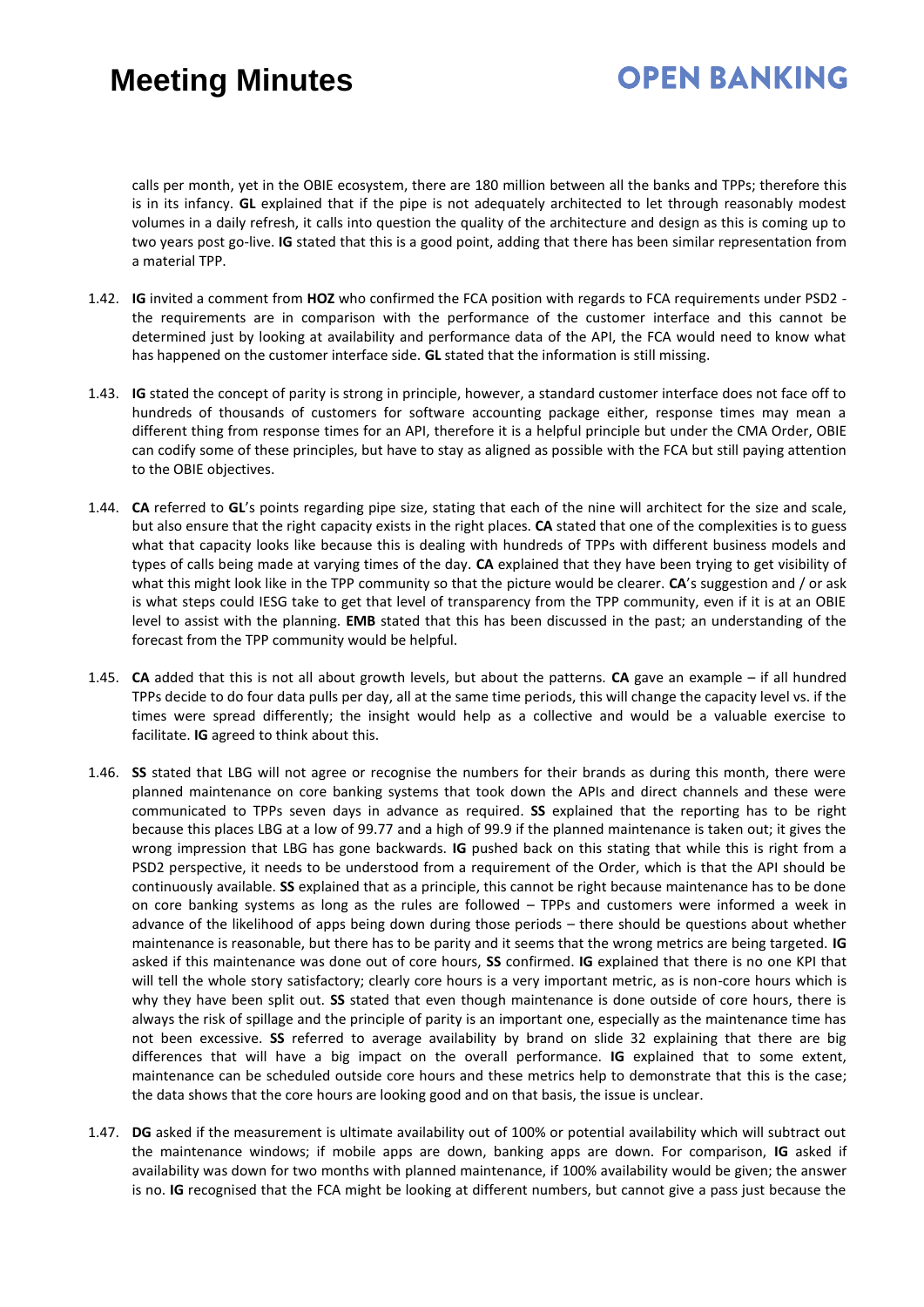## **OPEN BANKING**

core banking system is down – customers still exist with balances in their accounts. **IG** added that there is sympathy towards the point on which numbers are to be focussed on but not understanding the point about the numbers being wrong. **SS** stated that there should be a difference between an outage out of hours and planned maintenance as otherwise, the information can be misconstrued.

- 1.48. **EC** confirmed that planned and unplanned maintenance is captured and the gaps can be explained. **IG** stated that this could be taken away. **IG** reminded IESG members that they have been encouraged to feedback inconsistencies, suggestions and improvements to **EC**, adding that **SS**'s feedback would be noted. **IG** asked **EC** if his team could mock up what this chart might look like for review and consideration for inclusion in future packs.
- 1.49. **DG** added that in terms of a systemic risk, there was a tysis (credit card app) outage in the third week of October for RBS and anyone who is on tysis should have noticed the outage. **IG** stated that this is a dot point for the narrative and cannot create metrics to cover all of these.
- 1.50. **GL** stated that three things are needed:

1.50.1. A written description of what is being measured as agreed between the FCA and OBIE as the common language for a particular measurement. **IG** stated that an agreed description between both institutions is not possible. The measurement can align as much as possible but the FCA take their steer directly from PSD2 and OBIE take from the Order. **GL** explained that this is required to separate the three parts - the first being a description of what is availability.

- 1.50.2. Have an independent service that is monitoring this.
- 1.50.3. Causality everyone should be able to say that the reason for the change in number is because of this causality.
- 1.51. **IG** stated that no further input would be taken on this; written representations can still be made to **EC** and in the meantime, all contributions have been minuted. **IG** stated that a view will be taken on this and the points will be responded to and where appropriate, the pack will be refreshed.
- 1.52. **IG** skipped over the next few elements of the MI, especially the JIRA tickets and the funnel. **IG** explained that the team will continue to work hard on this and proposed that this will be considered in more detail at the next IESG on 17 December.

*ACTION - IESG\_2019\_301\_332 - Programme Update - Availability - planned / unplanned maintenance - EC to produce an availability chart that shows planned and unplanned maintenance. Due Date - 17 December 2019*

#### **2.a COUNTER-FRAUD ACTIVITY UPDATE**

- 2.1. **IG** introduced the paper for noting, stating that it had been promised as an update and **EC** would walk IESG members through. **IG** decided to use the topic of fraud to introduce a new issue that has arisen in the last couple of days, to raise alertness - how Open Banking is represented in the media and how some elements of the media hone in on the fraud issues. **IG** explained that at the Open Banking Expo on 14 November 2019, the Daily mail portrayed some of these issued poorly. **IG** added that the perception of Open Banking by the media is very important at the moment, explaining that one of the CMA9 was picked up in that report and **HP** would be saying a few words about this.
- 2.2. **BR** reiterated **IG**'s sentiments, explaining that the incident is unfortunate the general point is that everyone needs to be careful about what is said in public because the interpretation can be negative.
- 2.3. **HP** explained that a direct quote from him about fraud which was nothing to do with Open Banking was linked to Open Banking. **HP** explained that this is unfortunate and does not represent his personal / HSBC's perspective and wanted to reassure stakeholders that these sentences are untrue. **HP** added that HSBC is working with the help of OBIE and the CMA media and expo teams to try and get the Daily Mail to change what they have written which was based on their recording; the hope is that the article will be revised online. **HP** explained that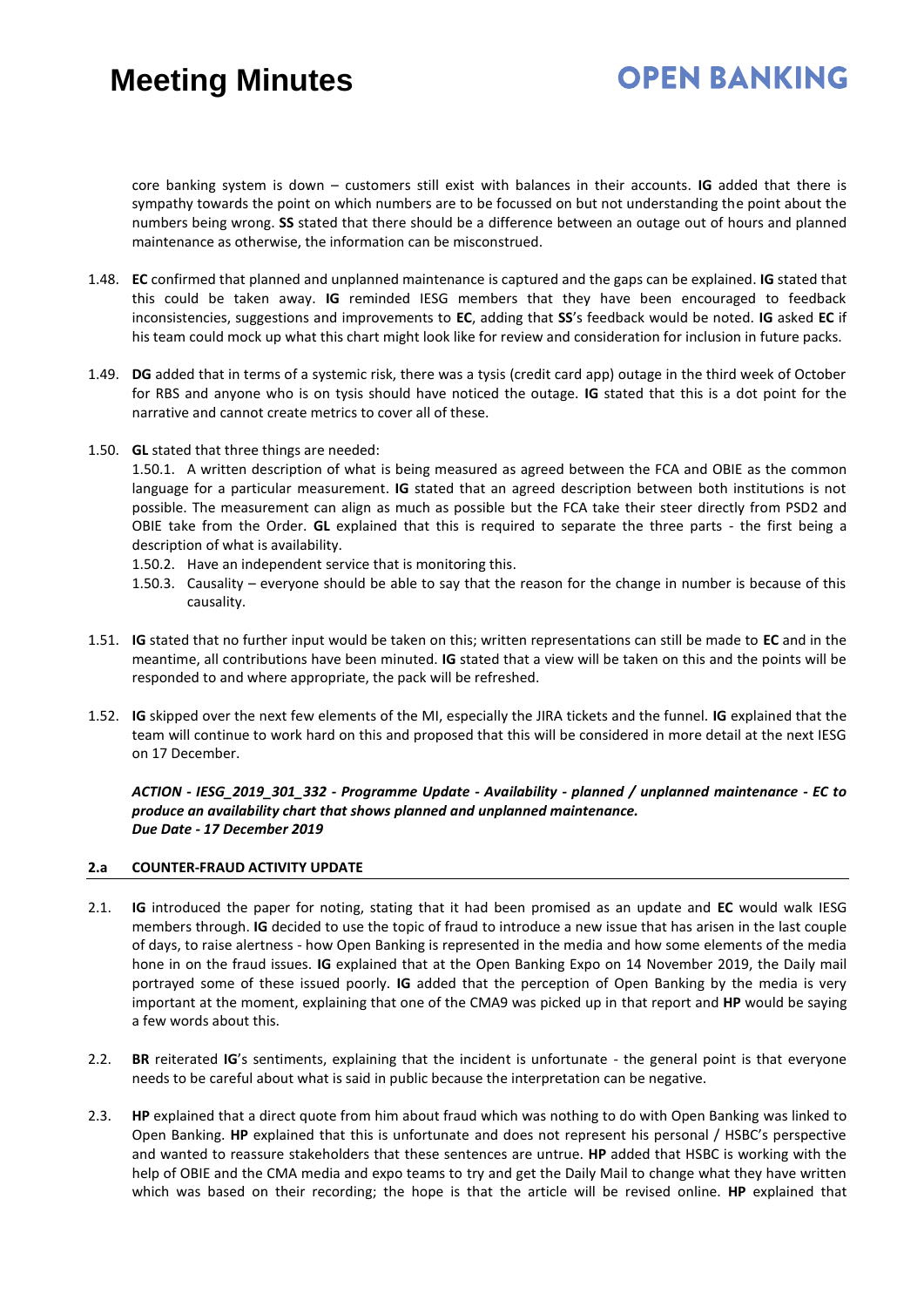### **OPEN BANKING**

everything possible is being done to resolve this issue and he has taken some humbling lessons from it, and would be happy to discuss any questions offline.

- 2.4. **IG** reiterated how important it is to manage the messaging and the media reflection on Open Banking over the course of 2020 in particular, as it becomes more mainstream and adoption comes up. **IG** explained that there is a lot of work that goes on behind the scenes with the various press offices to shape what is being said and ensure that OBIE is not misrepresented, adding that stakeholders are getting pulled in many directions to speak at various speaking events, and quote for the press, and while that is exciting and a direct function of the fact that Open Banking is intended to be transformative with good traction, stakeholders need to be careful to be as unambiguous as possible when making statements in a public forum. **IG** stated that even though all stakeholders are aligned, many participants out there are looking for gaps in the way Open Banking is described – the request from the Trustee to IESG members is: do not conflate other elements to whatever the content is, especially when it comes to the fraud points as Open Banking has not has not introduced any new elements of fraud, account take over and similar scams already exist at the moment. **IG** invited IESG members to check in with the OBIE press team regarding rehearsals or to review any materials prior to any public appearances if they wish, adding that there is no obligation to do so. In the event that the press pick up something, **IG** requested that IESG members inform the OBIE team as the teams work closely with the CMA and HMT press team. In summing up, **BR** pointed out that some of the push back seems to have had an effect as the article published today does not seem derogatory. **IG** stated that it is very unusual for online articles to be changed but if they have applied new articles, then that would be good, adding that HSBC, OBIE and CMA have been working hard to effect that change. **IG** added that 13 January 2020 is an important date for the press as it marks the two year anniversary of the release of version 1 and incoming requests are already coming in from journalists who are covering stories around this already.
- 2.5. **PM** asked if the team could circulate the key messages and FAQs held by the OBIE press office. **IG** stated that though it is a sensible request, there is a reluctance to put out official OBIE FAQ – this is an iterative, evolving and responsive document which changes regularly depending on incoming enquiries. **IG** stated that this is an internal document and if anyone would like a briefing on it, they can approach **AA**.
- 2.6. Going back to the agenda item 2.a, **IG** stated that there is good consensus on the consultation and expressed keenness to understand the next steps around this. **IG** went straight to issues of clarification from around the table.
- 2.7. **FR** stated that this is a great paper, but wanted to make a bid for some fraud analysis for upcoming versions of the decoupled scope in terms of analysing other elements that were not finished the first time around. **IG** asked that this should be taken offline with **EC** as the Security and Fraud Working Group might have thought about it and it may be a case of sharing the information. In the context of decoupling, **EC** explained that this would have been done with the original P4 evaluation, but could not confirm all of the aspects at that moment and asked to pick up with FR offline.
- 2.8. In terms of housekeeping on the counter fraud, **DG** stated that contact information from TPPs has not been great, explaining that there have been scenarios where individual emails rather than group emails were used, emails not in use, out of office responses pointing to other out of office responses, etc. On this basis, **DG** stated that there is something on *'Best Practices'* in that space that would be useful. **IG** stated that the OBIE directory should contain this information; **DG** confirmed that this is from the OBIE directory and the standard for what is in there needs to be raised. With regards to the Consent dashboard, **DG** stated that some of the 'on behalf of' information is problematic. **EC** stated that the OBIE team is working with TPPs and TSPs across the ecosystem to try and improve that. **IG** asked whether this is where software statements are not reflecting the on-going relationships from TPPs to others. With regards to software statements, **FR** noticed a variation in implementation by ASPSPs as during the expo there was an opportunity to use the PIS service to donate money to children in need and what appeared on one side is *'OB TPP'* and on another bank, it was displayed as *'Children in Need'*. FR stated that the information was passed through but not implemented by the ASPSP, therefore, there is some variation in the way some banks are implementing what they see on the software statements which does not create good consumer outcomes. **FR** noted that this was not a dashboard issue but related to how PIS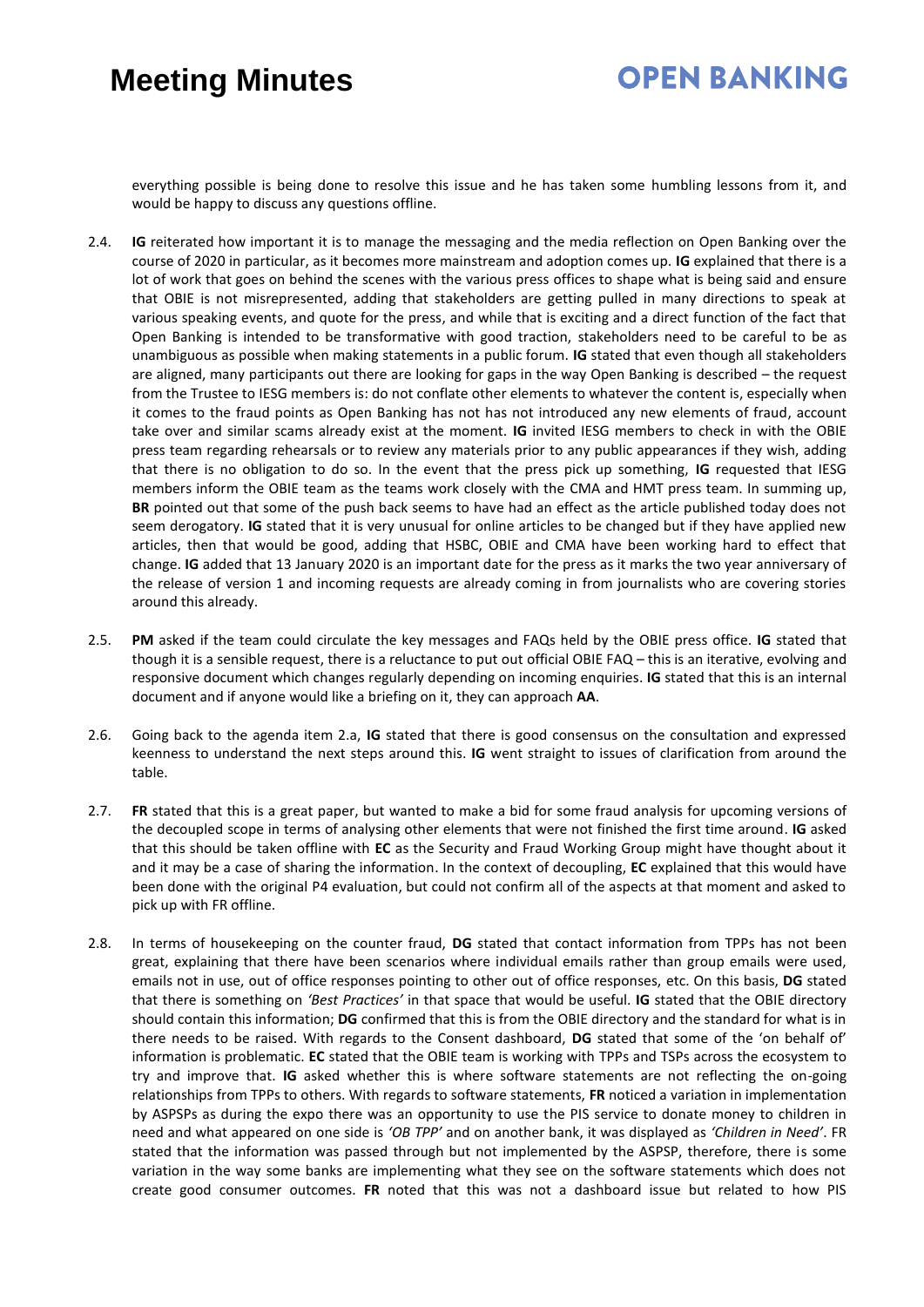## **OPEN BANKING**

transactions were displayed by banks on consumer financial statements. Nevertheless the display of information across dashboards and statements needed tidying up. **IG** stated that this element will be captured in one of the P numbers – P15 under access dashboards. **EC** explained that this is a compliance point with the standard both from TPPs and the way they are constructing software statements and in terms of ASPSPs and the CMA9, the concept of how they are creating their dashboards. From **EC**'s perspective, this is a defect against the standards and will be picked up bilaterally with the CMA9 if they are not consistent and the OBIE is working with TPPs to improve the quality of the software statements.

2.9. **TS** stated that there is some work going on looking at sharing of information with regards to fraud and typologies and wanted to know if some help could be given to the typology development process – the process is orchestrated under the cyber fraud information exchange. **EC** stated that there is a knowledge sharing platform available; knowledge sharing is about the modus operandi of the fraud, and not the individual fraud cases, the individual fraud case is dealt with by the Dispute Management System.

#### **2.b P7 – REVERSE PAYMENTS UPDATE**

- 2.10. **IG** introduced two papers reverse payments and 90 day re-authorisation, stating that both of these went out to consultation and were comprehensively concluded; the team have come back with one option in both elements of functionality, with the idea being that they will go on and publish the standards in December 2020.
- 2.11. With regards to P7 Reverse Payments, **IG** stated that following the comprehensive consultation, the team came back with option A, which in some regard, is delivering most of the functionality but with the least impact across the implementations by ASPSPs.
- 2.12. **IG** added that this is a compromise and expressed interest in views across the table. **IG** invited points of clarifications or objections.
- 2.13. **RH** stated that the idea is to do the one with the least technical requirements, asking if the GDPR aspect of this flagged will be mandated from a regulatory point of view. **IG** stated that this can picked up at bilaterals. **IG** asked **AA** to confirm whether GDPR was taken into account, stating that nothing in this piece of work would put anyone in breach of GDPR. **AA** stated that a legitimate interest assessment was done by the team with the Data Protection Working Group which suggested that there is legitimate interest in this. **CM** added that there is an obligation on PISPs to gather the customer's consents and it is between the PISP, the customer and potentially a merchant as to whether that information is captured and what is done with it.
- 2.14. **FR** stated that the risk they identified for Option A could be dealt with in the guidelines, but stated that option C was preferred because it reduced the risks. **FR** explained that as unauthorised fraud drops, authorised scams increase. Fraudsters collect information about consumers (like account number and sort code) and use that information to con consumers into thinking that they are in a position of authority because they know this information about them **FR**'s concern was that in option A, information gets passed one step further and thus increases the risk of that information being passed to fraudsters. **FR** thought that places where information can be stored and amount of time it can be stored for should be limited as this poses a security risk. **IG** stated that this is a compromise because if implementation were not a factor, then the team would not be considering option A; some of the things that TPPs need to do, though cannot be mandated, will be captured and incorporated as guidance.
- 2.15. **CM** stated that the TPP / Customer Experience Guidelines will be going out to consultation imminently to be included as part of the standards in December. **CM** stated that a fixed deadline will not be mandated or defined, but a principles based approach can be taken around storing information only when necessary. **CM** added that there will be no mandate or definition of a fixed deadline other than is necessary for the use case. **FR** explained that things that hit the headlines includes a merchant getting their system hacked and wanted IESG members to be wise to this compromise; for example, there should be a security analysis of these options. **CM** disagreed, but suggested that the discussion should be taken offline.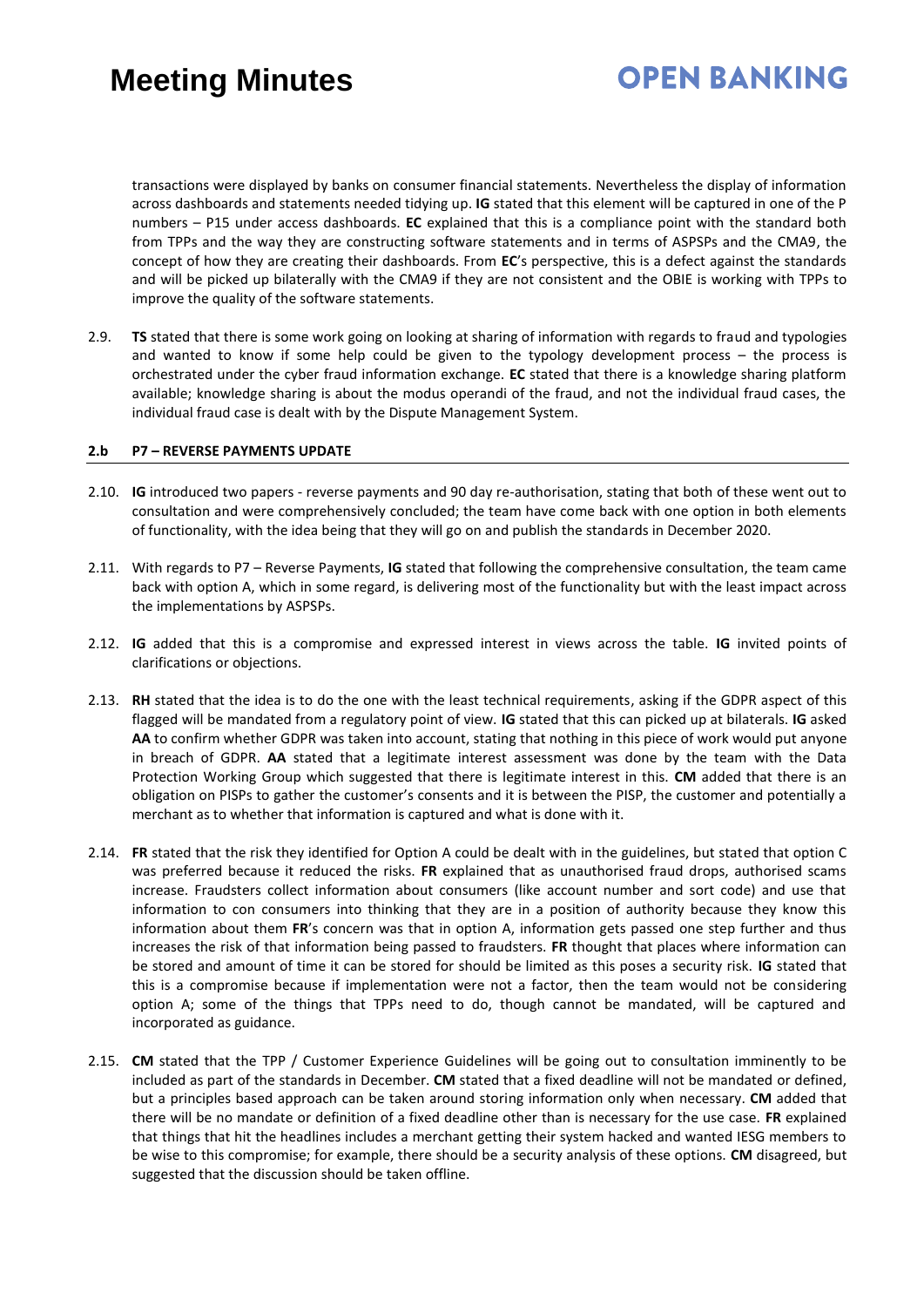## **OPEN BANKING**

- 2.16. **SS** stated that this started out as a consensus to enable approval of the scope, which has now jumped straight into discussions regarding options A to C. For the purposes of clarity on minutes, LBG does not agree that this is something that the Trustee should be mandating as it is outside the scope of what the Order is trying to achieve. **SS** understood that it is the Trustee's discretion to take a decision but wanted to reflect the fact that the LBG response on this is that P7 should not be mandatory and this was clearly stated in their response. **EMB** explained that by embracing these types of new functionality that may expose information, there is a high risk that there will be TPPs mishandling this data. **EMB** added that it is very important that the controls on the TPP community are framed strongly before embracing this kind of functionality. **FR** stated that the issue is that refund functionality is needed, but it has to be something secure.
- 2.17. **IG** explained that this is a real world situation; the time and budget to build are limited. **IG** stated that the view taken is that in order for Open Banking to meet the requirements under the Order, PIS has to work, which means that customers must be able to get hold of the refunds they are entitled to. **IG** added that a lot of this has been included in the Trustee letter that preceded this, and at the end of this discussion, the idea is to give permission to the standards team to go ahead with one of the options. **IG** stated that he is minded to approve option A, taking **FR**'s points about the additional risk vs. option C, however, there are AISP's who are not just taking sort code and account number, but also taking other information. **FR** stated that the issue is the merchants and where this information stops – if it goes from PISP to merchant, then that creates a different level of risk and at the moment, this does not preclude that happening. **IG** explained that it does not preclude that happening in an AISP situation either, therefore this is a fundamental construct and as long as it meets the requirement for GDPR, it should be used in other contexts; **IG** added that this should be consulted upon and thought should go into what TPP Guidelines are put in the Customer Experience Guidelines. **IG** added that the approach should be pragmatic, as in the real world, nothing can be mandated on the TPPs. **IG** added also that over time, the document becomes an interesting candidate for the ICO to take on as a code for TPP conduct, although no commitments can be made to that at the moment.
- 2.18. **CA** agreed with **SS**, adding with regards to the fact that no standards can be put around third parties, IESG members are at a point where this can be done under agreement. **CA** stated that if it is agreed within the ecosystem that refunds are required, there is no legal or mandatory requirement under PSD2 for anybody to provide refund functionality, therefore, the guise under which TPPs have PISP and refund capability is something that could be set out by this group. **CA** added that standards can be put around it that protect the broader ecosystem, consumers and also from a security perspective. **CA** stated that thee banks are concerned because this amounts to something that creates significant risk without any controls around it. **IG** asked why this amounts to a greater risk that AISP. **CA** explained that this is being pushed towards a channel being built with less protection, but there could be some form of mandated guidelines that mitigates against the risks.
- 2.19. **IG** stated that the alternative is to go for option C and make it comprehensive. **CA** stated that the general view is that a refund capability is not necessarily required as set down and there is no evidence to suggest the contrary. **CA** made two points:

2.19.1. What is the evidence?

2.19.2. Is there a solution?

**IG** explained that 'the why' was comprehensively addressed in the Trustee paper.

2.20. **SS** understood **IG**'s point, but in terms of documenting this discussion, there is no consensus. **SS** added that the Trustee has discretion to go ahead as required. **SS** wanted to point out two issues: 2.20.1. Is this within the scope of what the programme should be doing? 2.20.2. Option A vs. Option C.

**IG** acknowledged **SS**'s comments, stating that it was minuted.

2.21. **GL** reiterated the concern about lack of controls on TPPs and was interested in understanding better – by definition, TPPs are regulated actors who have controls over their behaviour and what they do, there is a line of supervision just like all the banks. **GL** stated that he is not sure this is moving into ICO territory, as with regulated actors, if there is a requirement for some rules to be put around how the data should be handled, this should be done by the FCA.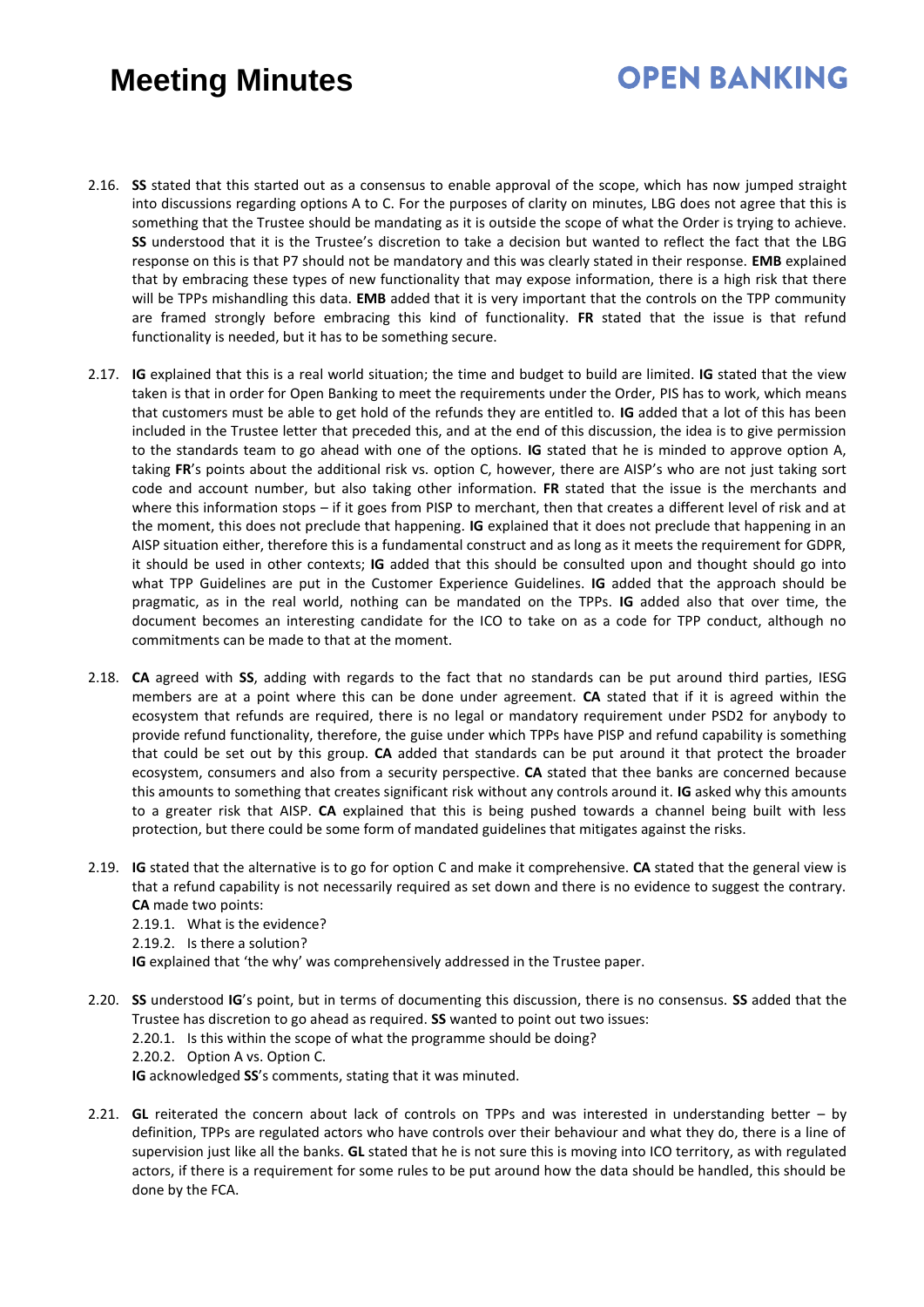## **OPEN BANKING**

- 2.22. **MC** agreed with **SS** and **CA**'s points as an in-principle conversation, adding that the specific functionality being talked about is a scheme which is accompanied by a lot of unintended consequences of thinking about this as just a technical capability.
- 2.23. **HP** spoke from a different / practical perspective, stating that the conversation earlier was around improving stability and performance and it is not clear that having independent functionality dropped into the channel will lead to the outcomes for TPPs (particularly after the adjustment period). **HP** stated that the in-principle conversation has been had, the respective letters have been written, the 'why' have been agreed, and in terms of the 'what' and 'how', HSBC is supportive of 'what'. In terms of when – the mandating point - there has been a period of six monthly drops that has given some structure, and even that has been challenging for the CMA9 as during a major release, the performance of the live channels deteriorate which drives the programme into a more sporadic series of releases. **HP** added that option A would be the preferred approach and the six month time line would need to be discussed at the bilaterals with a co-ordinated view of what the long term strategy is for managing this.
- 2.24. **TS** agreed that the points on the operational side make sense and agreed with **FR**'s comments about security, but stated that if there is merit to having a refund functionality, he is not sure that these concerns cannot be dealt with and the data protection rules already provide this information, and so PISPs will struggle to provide that to a merchant on a regular basis without there being a refund in the first place. **TS** added that rules can be created around this, so the specific issue can be solved.
- 2.25. **IG** thanked all for comments and proposed that this is closed by Trustee instructions to the OBIE to continue to develop the standard for publication in December, with an update to be provided at the December IESG; this development should be based on option A.

*APPROVAL – IESG\_APR\_LOG\_059 - P7 (Reverse Payments) - This functionality is approved to be included in version 3.1.4 of the Standard (due for publication on 23 Dec 2019). Option A should proceed, implementation will be mandatory for the CMA9, with implementation completed six months from the publishing date of the standard.*

*ACTION - IESG\_2019\_301\_333 - P7 (Reverse Payments) - Following approval of the functionality to be included in version 3.1.4 of the Standard (due for publication on 23 Dec 2019) - Option A, an update to be provided at the December IESG. Due Date – 17 December 2019* 

#### **2.c 90 DAY RE-AUTHENTICATION**

- 2.26. **IG** introduced the 90 day re-authentication paper, stating that this was discussed at the API Evaluation Group leading to a recommendation of functionality. **IG** stated that the decision is that in order to have a comprehensive standard, the recommended functionality needs to be embraced. **IG** stated that this was followed by a comprehensive consultation to figure out which makes the most sense and the team has come back with a proposal of option 3 as the preference. **IG** stated that the team is in a position to publish in December, but unlike P7, this is not an item for mandatory implementation, but to ensure that the standards are comprehensive and would meet the requirement of any other participant that wanted to meet their PSD2 obligations.
- 2.27. **IG** opened the floor to points of clarification and points of concern.
- 2.28. **DG** sought clarification from a statistics point of view this paper is talking about the success of getting through a 90 day re-authentication when majority the CMA9 have not met the Customer Experience Guidelines; it is hard to pull a statistic out if there is no uniform standard, then hearing about the success of re-consents is confusing and is a concern – a view based on numbers that does not have a lot of meaning. From a cost benefit analysis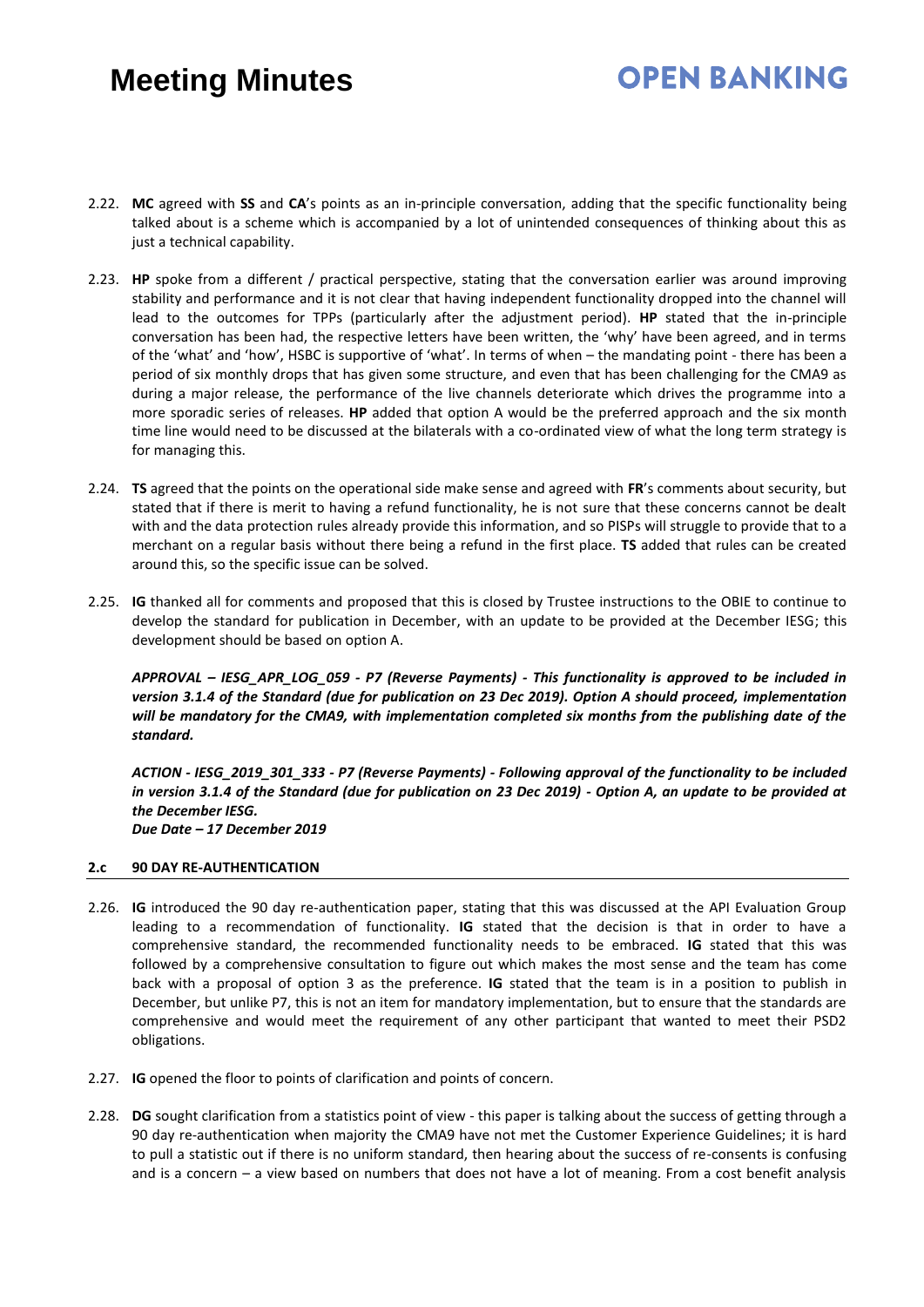## **OPEN BANKING**

point of view, **DG** stated that this is an investment in something that is not required. **DG** confirmed that this is a question about the 'why', not the 'how'.

- 2.29. **CA** stated in response to **DG**'s point that it is too early to understand why customers are not re-authenticating; adding that a piece of research was started that showed that the biggest indication from customers is that they are not interested in the propositions, and are therefore not starting the 90 day re-authentication.
- 2.30. **GL** stated that this is a competition glitch and competition remedy, adding that there is a situation where SCA and option 3 on behalf of the ASPSP which is wrong as the customer has consented to share the data. **GL** stated further that the regulation has got the language wrong and it needs to be fixed.
- 2.31. **MC** stated that the advice given by the legal teams is that PSD2 is clear and that there are reasons for the 90 day re-authentication and the SCA RTS standards that wrap around it. **GL** stated that RTS does not say that the ASPSP should conduct the 90 day re-authentication – it is only in the clarification that came after that signalled that it is the ASPSP given the role which is wrong.
- 2.32. **IG** stated nonetheless the team has to work with the regulation as it currently is, pending any changes to it. **IG** stated that the team has always sought to ensure that the Open Banking standards appeals to as broad a range of the ecosystem and with 70-80 non CMA9 adopting the standards, this shows that it is comprehensive, hence the reason for the decision that the recommended functionalities seen by some banks as a good to have / required functionality to build are important. On this basis, **IG** stated that the view was taken that Open Banking should take those standards. **IG** stated that given the work that has been done thus far in figuring out the options, there is no down side to finishing the job and publishing the standards for option 3 as an optional item.
- 2.33. **IG** instructed the OBIE to complete this piece of work in time for publication in December, and have an update presented at the December IESG.

*APPROVAL - IESG\_APR\_LOG\_060 - 90 Day Re-authentication - approval of the development of option 3 in version 3.1.4 of the Standard (due for publication on 23 Dec 2019). Implementation will be optional.*

*ACTION - IESG\_2019\_301\_334 - 90 Day Re-Authentication - 90 Day Re-authentication - Following the approval of the development of option 3 in version 3.1.4 of the Standard (optional implementation due for publication on 23 Dec 2019) , an update is to be provided at the December IESG. Due Date – 17 December 2019* 

#### **2.d CONSULTATION ON REVISED ROADMAP**

- 2.34. **IG** introduced the paper, giving context as follows to ensure IESG members / stakeholders understand. **IG** explained that two months prior, there was a meeting held with some of the Heads of Retail of the CMA9; the meeting was constructive and aired some of the accomplishments and issues in Open Banking – issues were particularly relating to performance payments and adoption. **IG** explained further that discussions centred on driving factors behind the statistics, following which the CMA asked for the Trustee to write a status report which was delivered at the end of September. **IG** informed IESG members that one of the requests was an update to the roadmap to reflect the status of the programme, including the things that are train as well as yet to be delivered. **IG** stated that this status report is included in the pack (confidential for IESG members) and contains a lot of information on accomplishments and pending deliverables. **IG** did not think that this would be a surprise to any of the IESG members, especially in light of the regular updates via the Steering Group meetings. **IG** explained that this introduces a framework which has been helpful in trying to articulate a status to the Heads of Retail and the CMA; this was looked at in terms of assisting the implementation, growing the ecosystem and customer adoption. **IG** split the implementation into two categories:
	- 2.34.1. The status of pending build; and
	- 2.34.2. Performance.
- 2.35. In terms of growing the ecosystem, **IG** stated that there are two parts to this: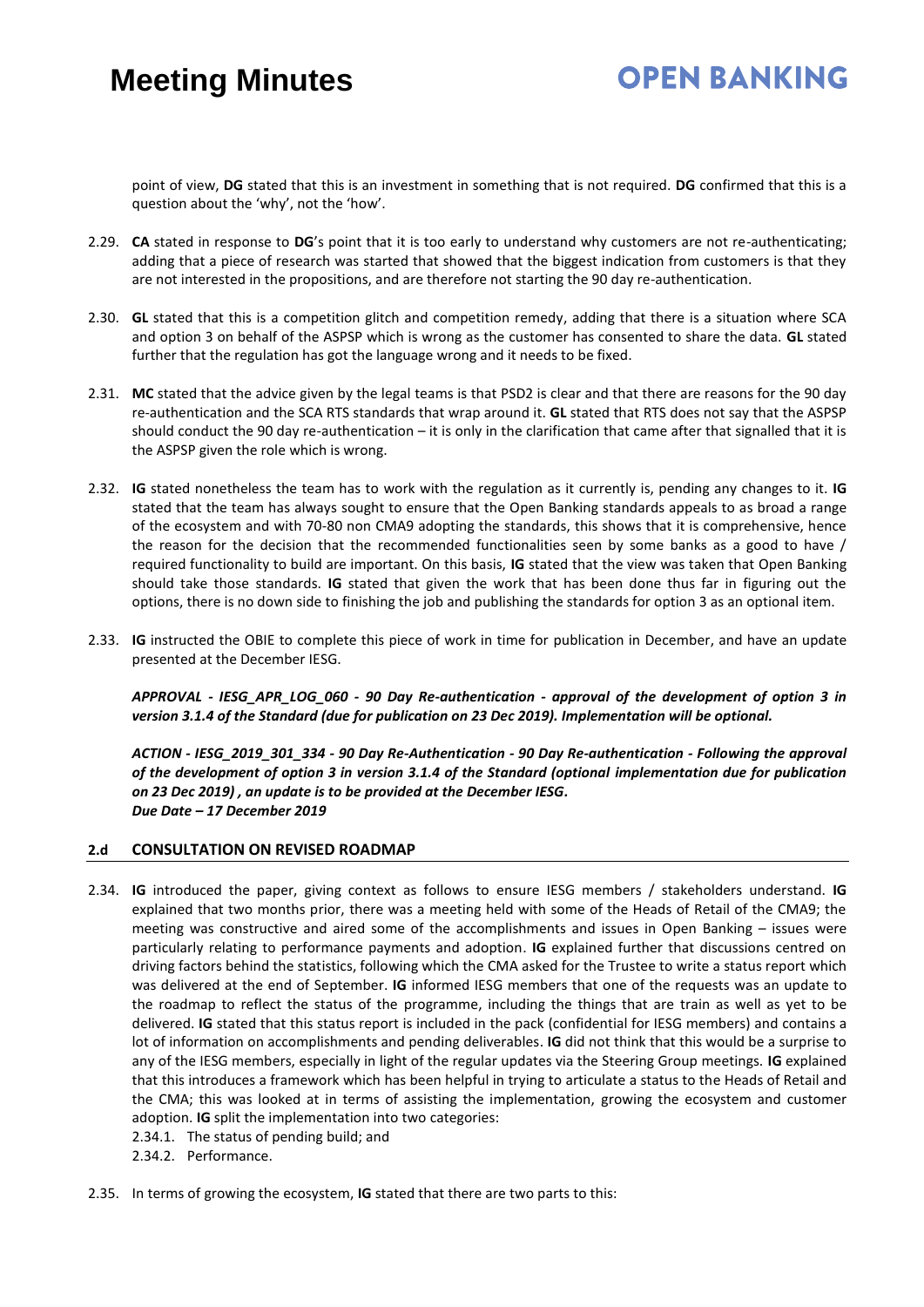## **OPEN BANKING**

2.35.1. The actual sign off of TPPs and non CMA9 ASPSPs, both of which have exceeded expectations with a healthy spread of innovative use cases and propositions.

2.35.2. Customer adoption.

**IG** stated that this shows that there is traction and good growth, but there is still a long way to go (for example, PIS which makes up less than half a percent of overall API volumes. **IG** added that the roadmap exercise is intended as a revised version as many would be familiar with as a schedule to the CMA Order. **IG** explained that the intention of this paper is to announce the start of the consultation process. **IG** stated that it is necessarily quick because:

2.35.3. The CMA want it to be quick because it appears that the programme is operating without a roadmap and therefore, it needs to accurately reflect the status of the programme; and

2.35.4. This roadmap only refers to the objectives of the Order, and therefore it clarifies the items that have been debated.

**IG** explained that the request here is to notify IESG members of the consultation process, to request active contribution (there are meetings being set up regarding the consultation), and to request support. **IG** stated that the document includes a short memo which talks primarily about the consultation process; the appendices to the document include the Open Banking Status Report to the CMA, some elements of which have been redacted. **IG** explained that the paper also includes the CMA's response which is an instruction to carry out this consultation.

- 2.36. **IG** paused to open for broad questions or clarification, stating that this would be followed by a discussion led by **AA** on the actual process.
- 2.37. **GL** asked why there is a need for a consultation. **IG** explained that in one respect, it is pretty clear and well laid out where the gaps are and what is required to fix those, nonetheless, the ecosystem is open and therefore, it is right that all stakeholders get the opportunity to input into what will govern activities over the next six to nine months. **IG** added that it is also CMA best practice to consult, therefore, a quick consultation is the right approach. **GL** asked if this is consultation on timing or activities that will be undertaken. **IG** stated that the consultation process that will be distributed immediately after IESG involves sending out two artefacts to the wider community of stakeholders:

2.37.1. Artefact one - a more detailed description of all items that were identified in the report to the CMA

- 2.37.2. Artefact two a revised plan on a page.
- **IG** stated that the consultation will be asking for comments as detailed below:
- 2.37.3. Do you agree with the items included and are they detailed correctly?
- 2.37.4. Do you agree with the timing and prioritisation?
- 2.38. **AA** explained that the consultation will be published after the IESG meeting, the response time is quite short 06 December 2019 is the deadline for responses. **AA** explained that the proposed roadmap will include a list of questions for stakeholders to respond to, including questions regarding timing and scope. **AA** added that the consultation does not include anything that has not been mentioned in the IESG pack. **AA** added that consultation events have been scheduled for Thursday 21 November 2019 - the morning event is aimed at TPPs, while the event in the afternoon is for ASPSPs. **AA** understood that there are competing requirements on IESG members' time for that afternoon and was interested in thoughts on merging one session with the UK Finance event which is scheduled for Friday 22 November 2019 as most of the people going to the Open Banking event will also be invited to the UK Finance event. **AA** encouraged the various trade bodies associated with the ecosystem – FDATA, EMA, PIF, EBA and UK Finance to reply either as a joint association or as an individual organisation to respond speedily, especially as time is required to process the information so that IESG members will receive feedback on 13 December 2019 ahead of the next IESG meeting on 17 December 2019. **AA** added that there will be opportunities to feed in after because OBIE will be discussing with the Trustee and the CMA for conclusion on the revised roadmap in January 2020.
- 2.39. **IG** reiterated the structure for clarity the CMA requested a revised roadmap from the Trustee which they will approve with the Trustee's recommendation; and the Trustee has instructed the OBIE team to run that consultation. **IG** explained that the process elements will sit with **AA** and his team, they will not be making any subjective interpretations of the consultation, the intent is to relay this back in an as effective manner as possible to enable the Trustee to make an interpretation and arrive at a conclusion that has the best level of consensus.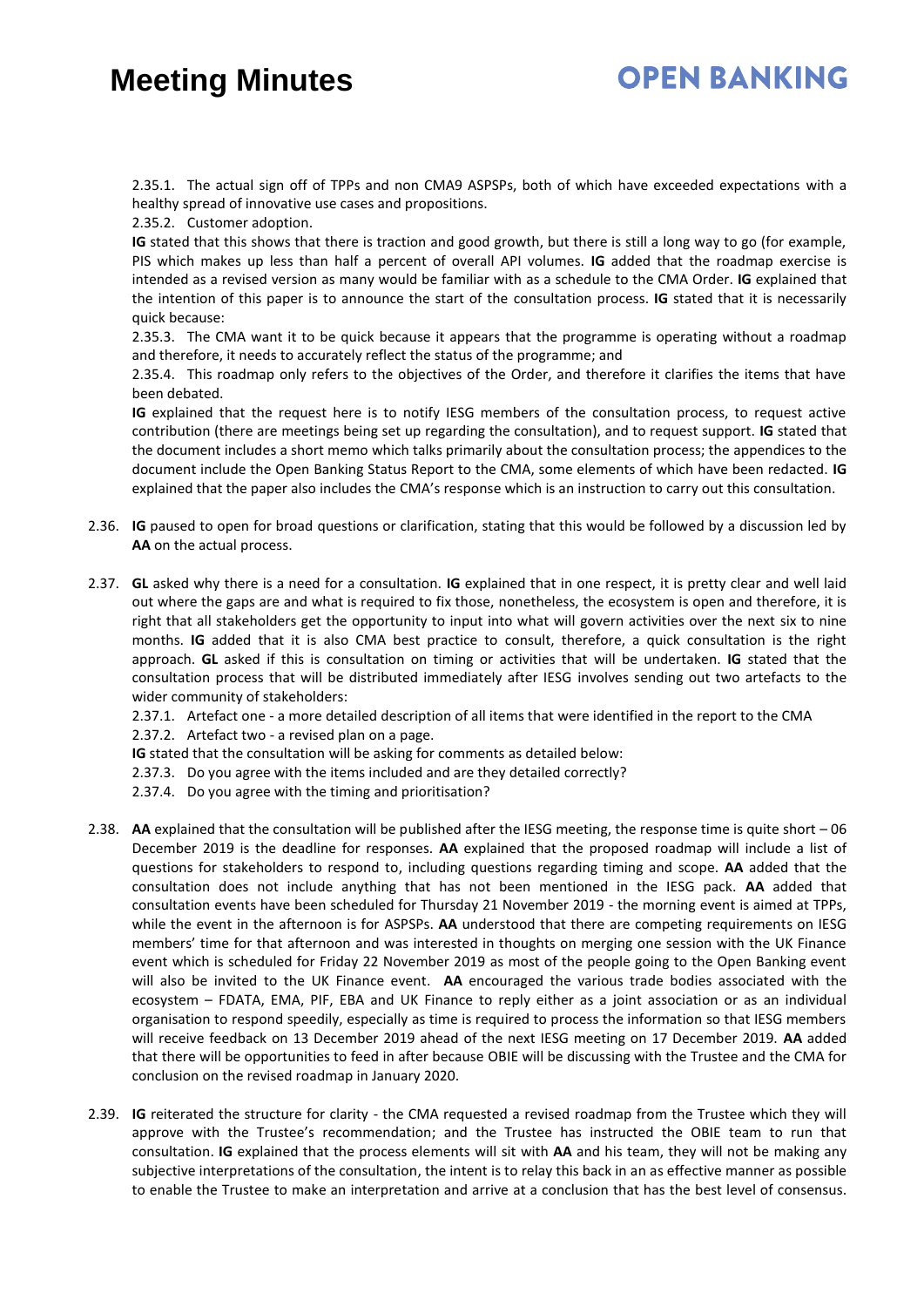## **OPEN BANKING**

**IG** explained that this activity will be undertaken between December and January, following on from which it will be presented to the CMA in January 2020. **IG** stated that if further meetings are required following the December IESG, then those would be approached at that time, but the intent is to pull as much information before that. **IG** also asked about situations where ASPSPs are acting as TPPs with regards to which of the sessions they will attend. **AA** stated that the team is relaxed about this, and is thinking that it might end up being one session only while the CMA9 and other ASPSPs join the session being organised by UK Finance.

- 2.40. **IG** stated that IESG members might have expected to see the future of OBIE incorporated as part of this discussion; however, this is an implementation-only based document. **IG** added that representation on that would be sought in the future and would be debated at IESG, but not for the purpose of this roadmap; the requirement from the CMA is singular and functional.
- 2.41. **BR** reiterated **IG**'s point and added that this document is required to be able to understand the status of the programme and put a timeline to a point at which the Trustee will be able to sign off that there is a sustainable Open Banking ecosystem and therefore, the job is completed. **BR** stated that this will feed into other discussions about the governance and the broader data sharing ecosystem.
- 2.42. **MCH** understood the context in which this is coming through from and welcomed it. **MCH** sought to understand whether in pulling this together, a piece of work had been undertaken to ensure that nothing that was in the original roadmap that might be relevant has been left out – for example, status of payment which was big at one point. **AA** stated that exercise was done as part of the update to the CMA, however if anyone feels like something has been inadvertently missed, it should be raised via the consultation.
- 2.43. **MCH** asked, relating to 2 of the items *A4 (Performance Improvement Plans)* and *A5 (Improvement of API Performance)*. **MCH** stated that a lot of time has been spent in this meeting discussing MI and the underlying performance and with 14 March 2020 (the next important date) being imminent, there is a need to ensure that the team does not deviate from the fact that there could be another cliff edge regarding peoples inability to cease screen scraping and start using APIs. **MCH** stated that meaningful customer adoption cannot be contemplated unless and until there are good TPP propositions, which can only happen if the quality of the information flowing through the APIs is consistently high enough. **MCH** added that this has been discussed at each of the last few IESG meetings (i.e. a plateau in the underlying performance in the MI), but this has to be discussed to ensure the CMA's remedy is effective in improving competition in financial service in the interest of consumers. **MCH** compared the entire exercise to a laundry cycle – A4 and A5 being the duvet covers, explaining that MI and underlying performance are akin to the pairs of socks that should not be lost in the process. **IG** thought it fair to say that not a lot of thought has gone into the 14 march date and it is a point that should feature with assisting the prioritisation of the roadmap. **MCH** added that the Customer Evaluation Framework should be of high priority, not low and asked for an adjustment to this effect on the roadmap.
- 2.44. **SS** stated (directly to **IG** and **BR**) that an immediate response is not expected as it might be one to reflect on, explaining that his immediate reaction to the roadmap is a disagreement with the fact that future of OBIE governance was excluded. **SS** explained that it has been five years since the final report with this being one of the fifteen remedies (and the other fourteen have been delivered), adding that this is adding another year to build, including significant costs. **SS** stated that the final CMA report estimated no more than £20M, and Open Banking stands at £175M (and counting), build costs to the bank is north of £1B against the total cost of £20M; therefore if this is going to be sustainable, the elephant in the room must be addressed – how this can be moved away from more build and add-on functionalities and how does the programme move away from funding. **IG** stated that this introduces the idea of lessons learnt and if this could have been done quicker / cheaper, adding that many factors across all the stakeholders would underpin that. **IG** stated that this would be reflected upon. **IG** explained that the question to IESG members in this forum is how the future of OBIE can be solved in a consultation process such as this - what question should be asked? What level of consensus should be expected? What approach / model should be taken? **IG** explained that the breakdown of all of this will lead to a finish line and ability to announce to the CMA that the Trustee requirements have been met.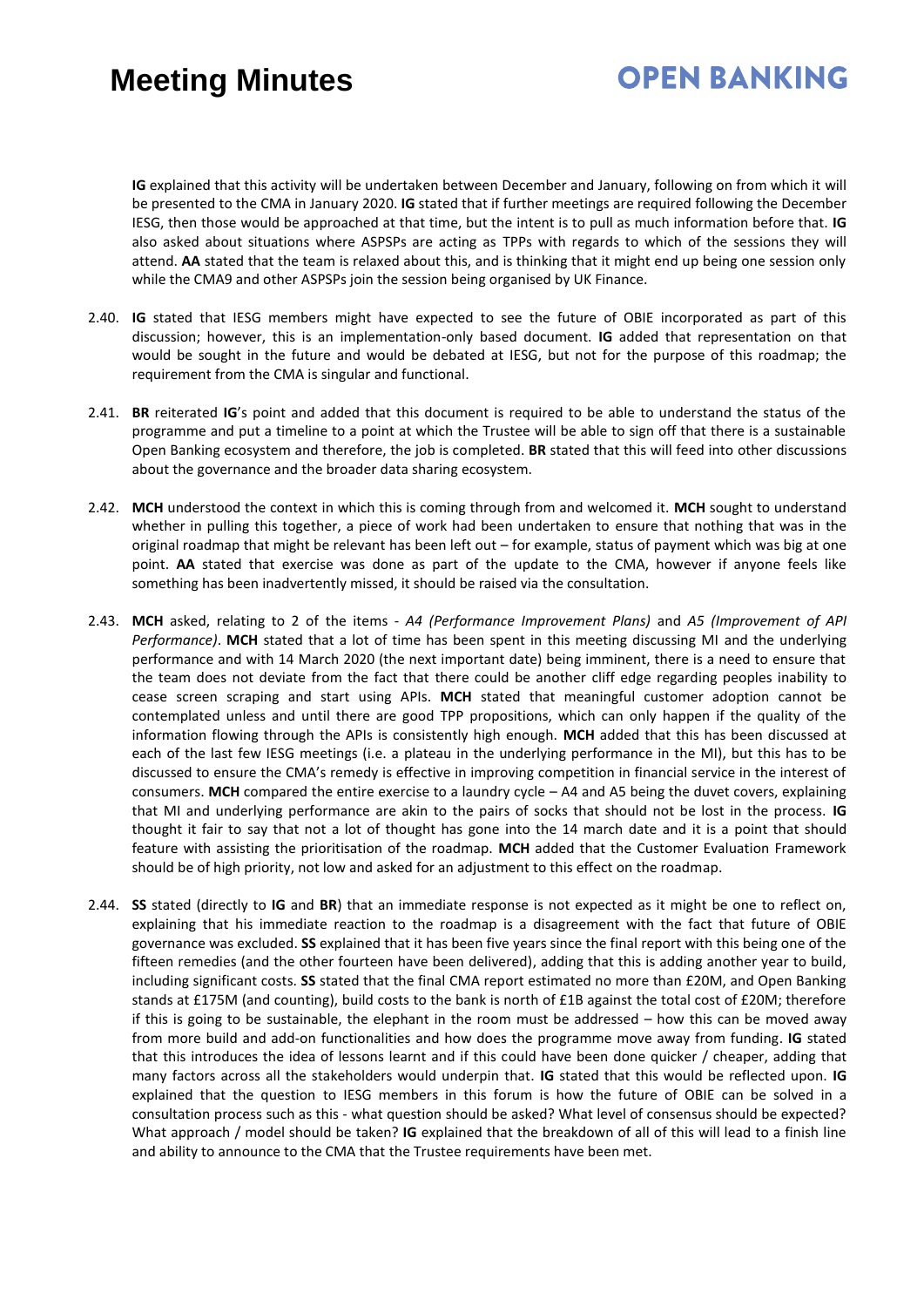## **OPEN BANKING**

- 2.45. **SS** explained that it is about taking the foundation discussions when the CMA remedies were invented, what it was meant to deliver vs. what has been delivered and how this information can help to come up with a governance and funding model that ensures success. **IG** agreed with **SS**, stating that there have been a few attempts at drawing up the future of OBIE, but because these have not been sufficient in consensus, it has not been included in the pack. **BR** commented that the first part of considering the future of the OBIE process is to consider whether it has completed its job; and given that a huge amount has been accomplished, the pending deliverables need to be clarified in order to define what the role of the OBIE is in the next few months and then look at the options. This is, therefore, a very narrow question.
- 2.46. **FR** expressed an interest in **SS**'s comments, explaining that many around the table would be happy to sit and discuss the future governance of Open Banking, and one of the underpinning elephants in the room is the tension across the ecosystem and the level of trust between ASPSPs and TPPs and some of the reassurance that comes from having an implementation entity with powers to ensure that if something was not commercially viable, then it could be mandated as without this, the ecosystem would not work. **FR** wondered whether there is merit in talking about the principles / criteria against which one might suggest that there was an opportunity for a new kind of governance to come – what would be the principles upon which the ecosystem could be moved to a new governance model.
- 2.47. **PM** stated that UK Finance is setting up a discussion similar to the one being suggested by **SS** and **FR** and hoping to bring that together with not just UK Finance members, but other participants. **PM** referred to a meeting with the FCA which has been scheduled for 22 November 2019 to this effect. **PM** stated that thinking about what follows OBIE is a challenge as there will be lots of views around the table regarding the development of the design principles against which options can be assessed. **PM** explained that his team has determined three things:
	- 2.47.1. It needs to be independently chaired,
	- 2.47.2. It needs to be independently supported; and
	- 2.47.3. It requires the involvement of a wide range of stakeholders to build consensus.
- 2.48. **IG** stated that this consultation is the forum for addressing the future of OBIE, and it will be a separate workstream to this, and one of several contributing factors into the final assessment that the CMA will make.
- 2.49. **GL** contributed to the discussion by adding that FDATA has begun a process of developing a blue print of what happens next, with the proposed format going through Treasury and the FCA, followed by a wider stakeholder base thereafter. As a community, **GL** stated that discussions regarding thoughts on different funding models and changes to the governance structure would be supported. **GL** called out that there is now a handful of people around the IESG table who have attended this meeting since mid-2016 and the journey so far has been complicated, with there being a range of things that possibly could have done differently; the outcome has not been uniform – all of the delivery (not just by subject) has not been at the same level. **GL** stated that for example, some of the qualities of the technical standards may have been of a high quality, while some elements of the customer redress have not been of the same level. In looking at the delivery of output, **GL** stated that not every institution has hit the same level and there have been some subjects where there has been an inordinate amount of resistance all the way through to the outcome of a delivery that has landed exactly as it was set out. On that basis, therefore, **GL** commented that in terms of the self-induced friction of getting to better customer outcomes, there have been arguments over finicky items which just needed to be delivered a bit faster. **GL** stated that given the opportunity to look back, the friction could have been reduced because some of the deliveries have landed quite well. **IG** thought the point on self-induced friction was helpful, stating that the cost of implementation is now being benchmarked for some non-CMA9 members and it is a fraction of what it cost the CMA9.
- 2.50. **IG** concluded by formally requesting OBIE to start the consultation as soon as possible and try to hit the timelines proposed in the paper.

*APPROVAL - IESG\_APR\_LOG\_058 - Consultation on proposed roadmap - This paper contains further detail on the Proposed Revised Roadmap and the consultation process. The Consultation Process is to take place over*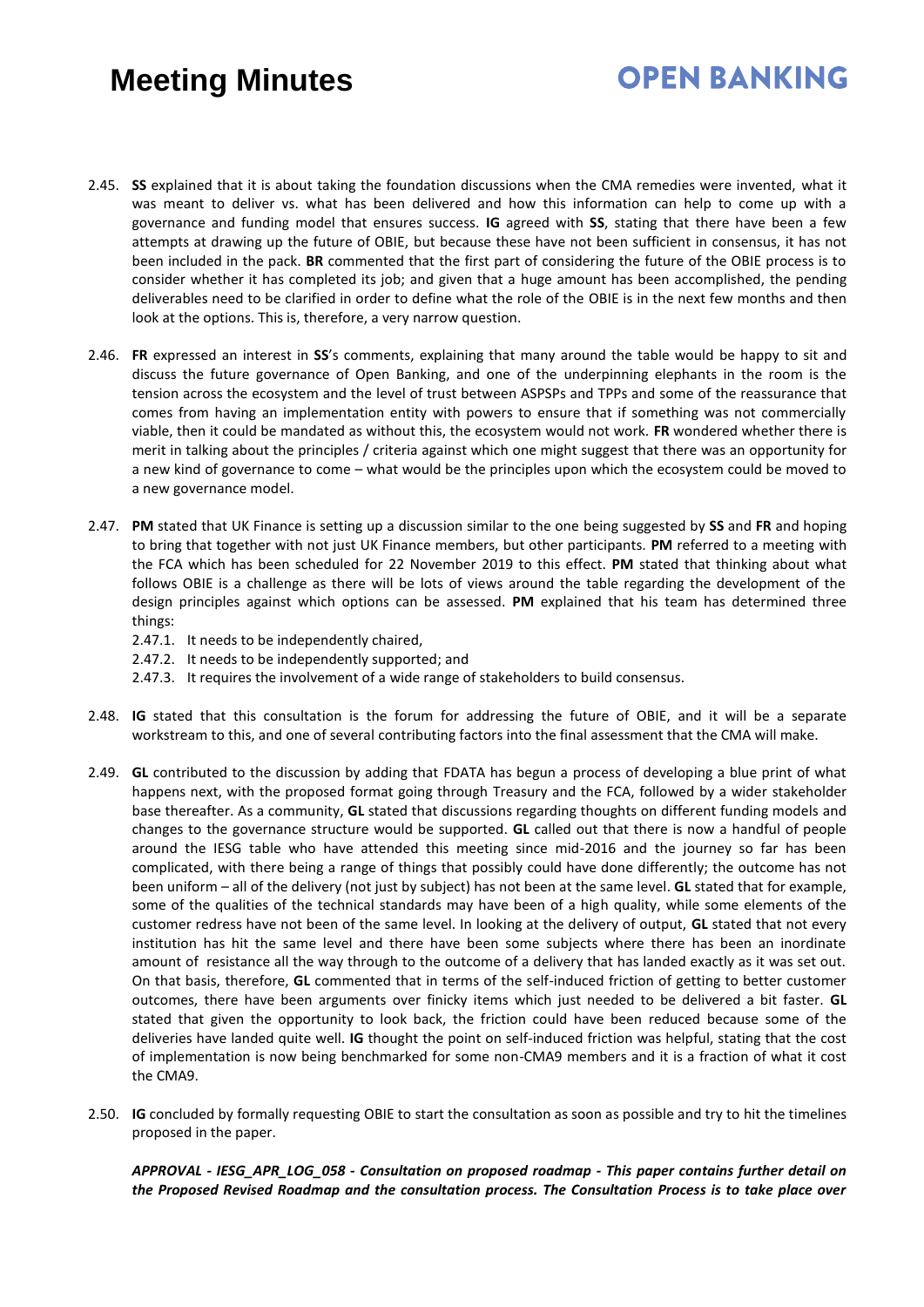### **OPEN BANKING**

*the period of a month (starting from 19 November 2019), in order that the Trustee can present a final proposal to the CMA in January 2020. IG approved this paper.*

#### **2.e OPEN UP 2020, P14 AND THE GLOBAL OPEN FINANCE CENTRE OF EXCELLENCE (GOFCOE) (EXTERNAL)**

- 2.51. **GL** stated that there are two aspects to this paper:
	- 2.51.1. The broader context of the Global Open Finance Centre of Excellence (GOFCoE) and what it aims to achieve; and
	- 2.51.2. Near term objectives relating to some of the outputs that are being worked on right now.
- 2.52. **GL** contextualised as follows:

The team set out on a mission to create capabilities needed within the industry with no pushback from any parties. These capabilities include things like looking at harbouring bias and discrimination, developing antimoney laundering and fraud tracking on the stripper computer with diverse data sets. **GL** stated that people have come forward with ideas with a variety of useful ideas. **GL** explained that the work that went into the recent grant submission had support from **FR** and **MCH**'s community of consumer representatives in financial institutions - mental health, debt advice and a variety of consumer agenda items. **GL** went on to explain that it had written support from regulatory authorities, CEO support from people in fund management and banking community at very large companies – a broad range of stakeholders have been involved in conceptualising this. **GL** stated that the governance arrangements are being worked on at the moment. **GL** explained that one of the capabilities that was being looked into, in addition to the economic conservatory (the longitudinal study of how human kind earns, allocates their income to savings) was the idea of creating a data training set which is a significant barrier to adoption and innovation. **GL** added that the work that was provided by the working group led by Miles Cheetham in developing the Open Up Challenge 2020 identified that the lack of a data training set was fed back as the single biggest barrier to innovation – the ability for firms to train their algorithms and models leads to faster prototyping, better innovation, better regulatory supervision and that leads to trying to create something to support Open Up 2020, while the second part was to potentially support P14 and the account switching. **GL** added that this would be a perpetual set that would open up to all parties in the ecosystem that have a good cause for using it, as well as providing the capabilities for other forms of research.

2.53. **GL** stated that in the short term, there has been engagement with the CMA9 and other institutions, with the levels of engagement varying to whether or not there is a sponsor at a senior enough level within the institution in question. **GL** explained that following approval to commence investigation at the May IESG, two things now need to happen:

2.53.1. An acceptance (which has already been signed off by some institutions) of the process of anonymisation and pseudomysation of data; and

2.53.2. Proper context on how this is going to be orchestrated and funded in order to move from conversations about whether to do it and how it should be done, to moving into execution.

- 2.54. **IG** thanked **GL** for the update, adding that nothing in the Order mandates the OBIE or CMA to do this; but there is some benefit to some adjacent activities (P14 and the Open Up Challenge 2020). **IG** explained that when GOFCoE is ready, there will be discussions to ensure that there are no duplicate builds / functionalities or inefficiencies. **IG** wanted to know what was required from stakeholders around the table and / or OBIE. **GL** stated that the approach would be to try and make this less of an adhoc discussion and bring it into a more centralised discussion instead. **GL** hoped that OBIE would be able to provide more co-ordination.
- 2.55. **DG** added that he visited the University of Edinburgh GOFCoE and it is innovative, unique and interesting; adding that it would be good to be part of something that would grow the UK fintechs presence and OBIE ecosystem (albeit there being leverage points for things like P14). **DG** stated that understood that this cannot be mandated by the CMA or OBIE, but it is worth paying attention to. **FR** stated that she had attended a panel discussion about data and fintechs where the Chinese representative stated that there is ambition in China for making work in a way which was unlike elsewhere. FR thought it was interesting that consumer groups are interested in this and a consumer roundtable is being scheduled for November where GOFCOE will be discussed. **FR** explained that this would include other conversations such as ethics and privacy, security, etc. and one of the key things worth realising is that for there to be effective and consumer friendly data portability